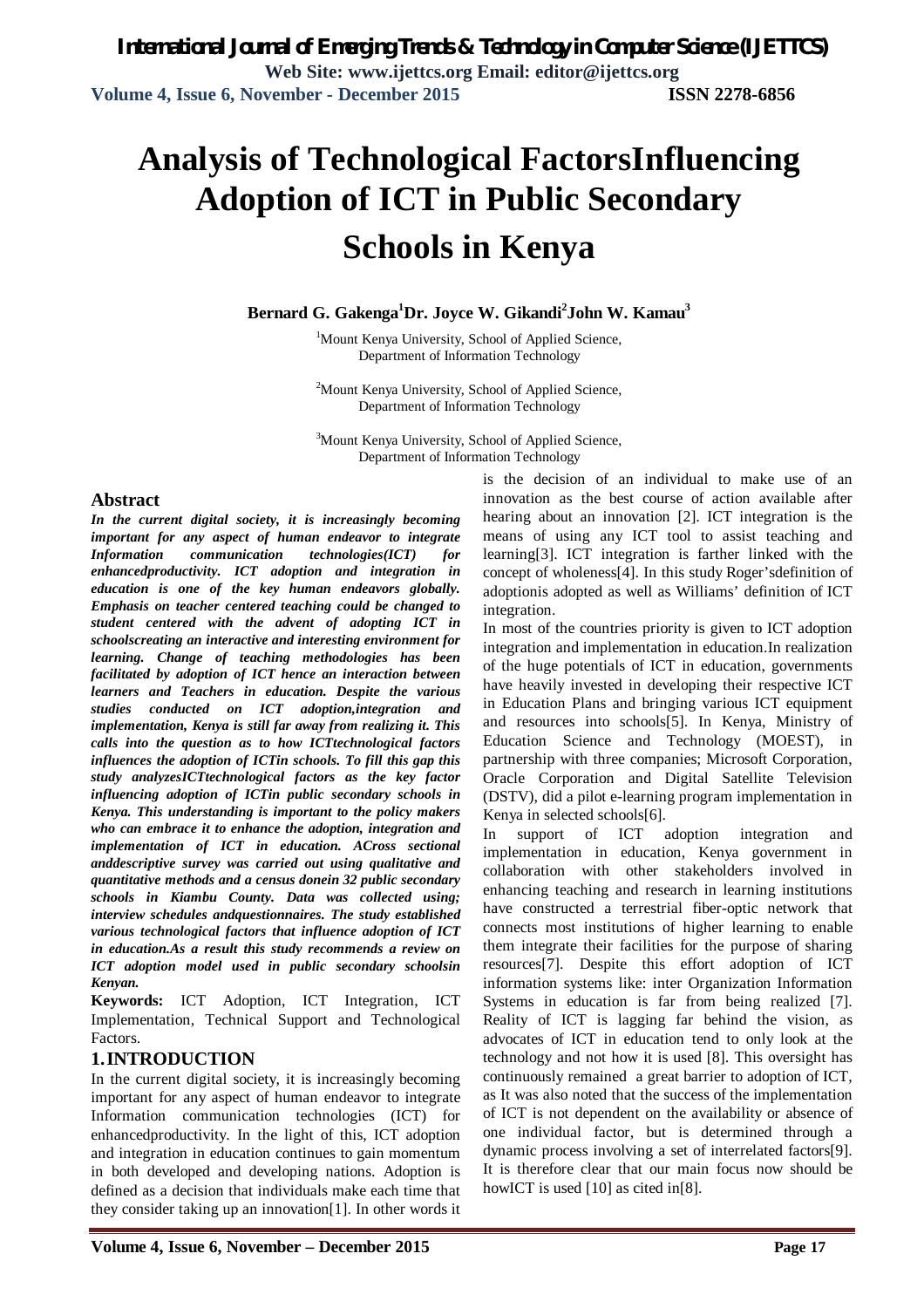## **Volume 4, Issue 6, November - December 2015 ISSN 2278-6856**

Theoretical grounding for understanding and developing clear process of ICT adoption, integration and implementation has been lacking, the findings are supported by the study done by  $[11],[12],[13]$ ,  $[14]$  as cited in [8]. To build understanding it is important to develop good case studies with nice examples of best practices and new technology tools for learning [8], as presence or absence of one factor is not a sole determinant of ICT adoption[9]. Despite that there is need to develop a theoretical solution, which of which it is an involving task [8]. In this realization various scholars made effort and developed frameworks for adoption of ICT in education. However a search of the literature did not reveal any integrated model for ICT adoption in secondary education. This paper aims to fill that gap with a focus on identifying technological factors anddeveloping an Integrated ICT Adoption Model applicable in adoption, integration and implementation of ICT in education. This paper also aims to enhance understanding of the core components valid and reliable in ICT adoption, integration and implementation in education, as it is highly informed by the empirical study on technological factors in ICT adoption, integration and implementation in teaching and learning.

### **2.PROBLEM BACKGROUND**

Vast advancement in ICTputs the education sector into a struggle in the effort to match the technology trends with its application in education. Use of ICT in some developing countries like Kenya secondary schools is growing at a sluggish rate, which is largely due to the technological factors including internet connectivity[7]. The government of Kenya has put a lot of effort to advance ICT adoption in education, but on the other hand,equivalent results in adoption of ICTare yet to be realized in secondary education. Reference [5]assert that ICT holds promise in providing not only anywhere and anytime access to knowledge, but also equal opportunities for networking and communication that allow knowledge sharing, participation, and lifelong learning.

In realization of the huge potentials of ICTadoption in education, governments have heavily invested on developing their respective ICT in Education Plans and on bringing various ICT equipment and resources into schools[5]. Ministry of Education, Science and Technology (MOEST), in partnership with three companies; Microsoft Corporation, Oracle Corporation and Digital Satellite Television (DSTV), did a pilot elearning program implementation in Kenya in selected schools[15].

In the same vein, effective integration of online formative assessment as part of ICT integration in teaching and learning promotes students' engagement in selfmonitoring and assessment, reflectivity and self-regulatory processes[16]. This implies that online educators can exploit the potential of online formative assessment to develop learner and assessment-centered environments that focus on enhancing learning experiences as opposed to teacher-centered environments where the teacher is the expert and learners assume a passive role [16].

Various types ofICTtools available and relevantin education include teleconferencing, email, video conferencing, interactive radio conferencing, television lessons, radio broadcasts, interactive voice response system YouTube, Internet, websites, animations audiocassettes and CD ROMs among others that have

been used in education for different reasons[17]. ICTadoption, integration and implementation is of paramount importance in the access of knowledge and keeping pace with the modern developments[18]. Great contribution of ICT in the creation of digital resources like digital libraries where the students, teachers and professionals can access research material and course material from at anytime from anywhere facilitating sharing of scholarly material avoiding duplication of work[19],[17]. New educational approaches are attainable through adoption of ICT, eliminating time and geographical barriers in education where learners and teachers can log on from any place and access and or provide speedy dissemination of education[17] to target disadvantaged groups along the bond locally and internationally for both formal and non-formal education like health campaigns and literacy campaigns[5]. In addition ICT adoption provides higher order skills such as collaborating across time and place and solving complex real world problemsimproving the perception and understanding of the world of the student[17]. Thus ICT can be used to prepare the workforce for the information society and the new global economy[20].

### **3.PROBLEM STATEMENT**

Notably inability to adopt ICT in education with equal results as the effort and resources invested has attracted various scholars to research and advice, on ways to overcome hindering barriers. Indeed some research works have been done on factors affecting ICT adoption; however, despite these works, the increase in the rate of adoption of ICT is still very low. Lack of technical support in schoolsis the most prominent concern for the reluctance in the adoption of ICT in education [21] as well aslack of expertise in using ICT as well. In view of this, this study answers the following research questions:

#### **3.1 Research Hypothesis**

This study collected and analyzed data to test the following hypothesis "H0: ICT technological factors have no influence in adoption of ICT in public secondary schools in Kenya."

#### **3.2 Conceptual Framework for the Study**

ICTtechnological factors collectively influence the adoption of ICT in teaching and learning. Some of these factors include internet connectivity, perceived complexity & Compatibility, availability of technical support, use of mobile learning technologies, Technical Knowledge and skills, ICT Resources and policy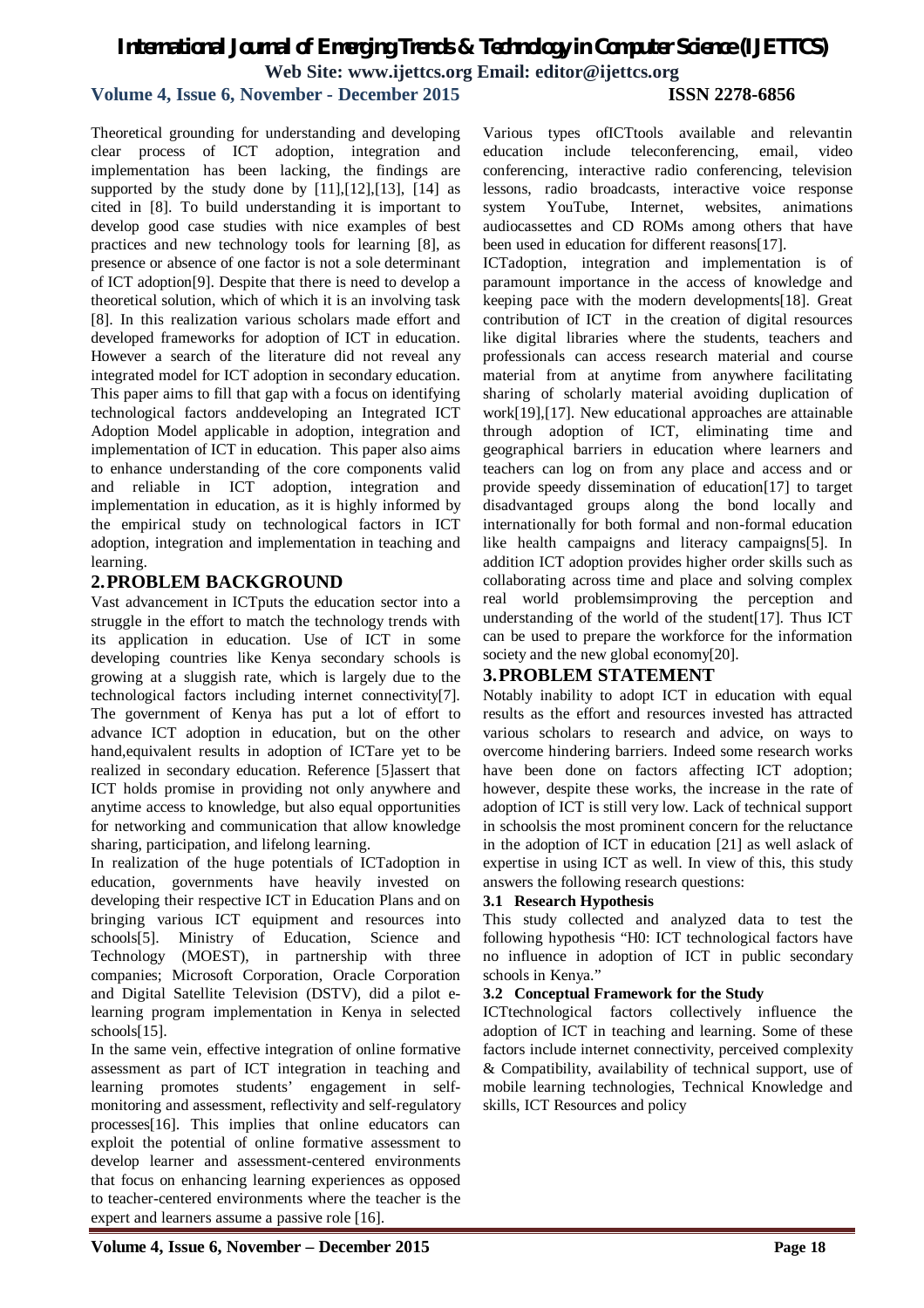**Volume 4, Issue 6, November - December 2015 ISSN 2278-6856**

#### Level of internet connectivity ICT: adoption integration & Complexity of implementation adopting ICT in teaching. Level of use of Dependent Variable Web technologies **ICT** in Education Policy Level of use of Mobile Moderating Variable Learningtechnol

Independent Variables

**Figure 1:** Conceptual Framework (Source: Researcher 2014)

## **4.METHODOLOGY**

#### **4.1 Research design and method**

Quantitative research methodology has been used in this study aiming at classifying features, counts them, and constructs statistical models in an attempt to explain what is observed[22]. This is also supported by Wallimanas cited in reference [23], as applicable when working with data containing some magnitude.

Non-experimental design was used to establish the factors that are influencing the integration and the use of ICT in teaching and learning in secondary schools in Kenya. Non-experimental research design was used as it does not involve manipulation of the situation, circumstances or experience of the participants. A non-experimental design does not compare one group with another but describes the relationship between an intervention (treatment) and its effects on the population of interest[24]. In addition it may provide a rich understanding of the contexts, process, event, or situation and explain why results occurred, which may be essential for building result chains as the case of this study. Although it does not determine the causation, it provides good analysis of data, showing dependence of variables, used in decision making. Nonexperimental research designs can be broadly classified into three categories. First, relational designs: in which a range of variables is measured, [24]. This design is also called correlational studies, because correlational data are most often used in analysis [24]. It is important to clarify here that, correlation does not imply causation, butrather identifies dependence of one variable on another. Correlational designs are helpful in identifying the relation of one variable to another, and seeing the frequency of co-occurrence in two natural groups, [24]. This analysis therefore is used to establish the, causal relationships between variables explored.

Survey method of data collection was used as a method of collecting information by interviewing or administering a questionnaire to a sample of individuals[25]. Therefore this study involved collecting primary data from the

teachers about technological factors affecting information and communication technology adoption in teaching and learning using questionnaires, observation and interview schedules as they are the key players in adoption of ICT in teaching process. The secondary data was collected from literature review from the internet, journals and relevant books.

#### **4.2 The Location of the Study**

The study was carried out in Githunguri sub-County, Kiambu county- Kenya approximately 25 kilometers from Nairobi county- Kenya. Investment in education includes both the private and public primary schools. There is fair infrastructure development such as good roads, communication which includes a local radio station, electrification etc. These make the setting accessible and permits instant rapport with the respondents. No similar study has been carried out in the setting and thus convenience in this location justifieswhy study this area.

#### **4.3 The Target Population**

In Githunguri sub-County there are 32 public secondary schools. These schools were considered because there are schools of all categories with teachers from all levels of education and regional backgrounds. Schools in this area have got different level of resource like ICT laboratories ranging from those that have to those who do not have. See Appendix 9 target population.

#### **4.4 Sample Design and Sampling Procedures**

A sample design which is an explicit plan was determined before any data were collected for obtaining a sample from the population[26], the statement about the sample should be true in relation to the population and for descriptive study 10% of accessible population is enough[27]. Given that the target population is heterogeneous due to the nature of the schools in the region. Purposive sampling was used to capture sample schools and teachers whom the study felt that they have required information. 16 schools gave a sample size representing 50% of the total population. A sample size for the study was calculated using the formula for sample size determination for population less than 10,000;  $301$ 

$$
nf = \frac{n}{1 + \frac{n}{N}} \qquad \frac{M}{1 + \frac{384}{964}}
$$

**Figure 2** Formula for sample size determination< 10,000(Source: Researcher 2014)

Where:  $nf = the desired sample size$  (when the population is less than 10,000),

 $n =$  the desired sample size (when the population is more than 10,000)

 $N =$  the estimate of the population size.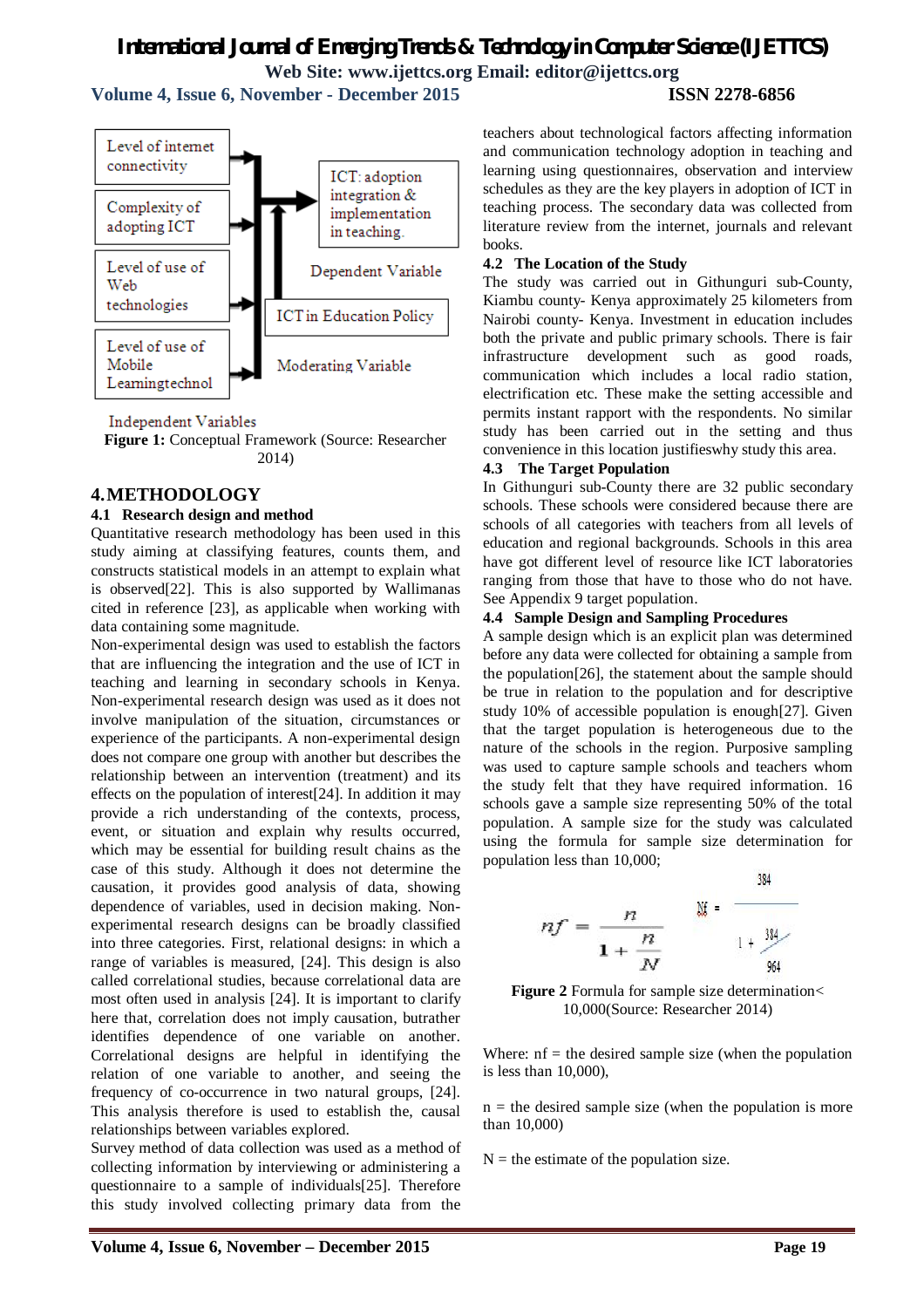**Volume 4, Issue 6, November - December 2015 ISSN 2278-6856**

Using the above formula  $nf = [384Teaches]$ (1+[384Teachers] 964 Accessible Teachers), =274 Teachers.

There two County schools, one boys school and the other girls' school. The eight sub county boarding schools include four boys' school and four girls' schools. The two sub county schools included in the sample; in the sub county boarding category, were sampled to represent each gender. The rest were sampled from the mixed boarding /day and day schools as outlined in the sample grid. Four subject teachers were randomly picked to be the respondents in each sample school and all principals from sampled school were targeted for interview to represent each category of schools. This gave a total of 274 respondents.

The data collection instrument ought to be varied. The study used formulated questions targeting a number of sample groups. The questionnaire entailed relevant questions to the study of interest. The sampled group was expected to respond to the questions in reference to the options given. The purpose of using this method was to attain records that can be used in future for references and easy access to details that call for less effort. One of the limits accompanying this method was that it could not serve the blind and those who cannot read at all.

The study used the interview schedule involved going to the field interviewing the target population. The advantage of this method was that the interviewer was able to get immediate feed-back from the interviewees.In addition this method was intended to accommodate face to face communication which involved eye contact and this enhanced the researcher's certainty on the feedback reliability.

As it cannot be assumed to be enough; observation had to be scheduled to observe the way learning was carried out in different activities in the school. These include how they do their examinations, how they research for information store and how they retrieve the information. This method allows the researcher to get the real picture of the study. A camera was used to get sample pictures.

This case study attempted to obtain information about ICT from schools and other stakeholders such as ICT champions, education officers and teachers among others, using purposive or judgmental sampling method. A sample frame was used, and Brookdefine it as a complete listing of all the sampling units or elements that can adequately represent that population[28]. However, Brook noted that there is no any complete official list that can adequately satisfy a study as sample frame [28]. In such instances, the study develops a sample frame that produces a representative sample of the population elements with the desired characteristics of attributes.

The study chooses the subjects who are most advantageously placed or in the best position to provide the information required. Therefore the research focused on all the 32 schools registered as examination centers for K.C.S.E by Kenya National Examination Council (K.N.E.C), in Githunguri sub-county in the year 2012.

#### **4.5 Data Collection Tools and Techniques**

Piloting was done to test the certainty of the research instruments before the real life undertaking. While undertaking the study, alongside using emails, assistance was sought from a group of youths to issue out the questionnaires to the target population. Using a phone a brief description could be given, on what was expected to be done with the issued questionnaires which were collected after three days. The study aimed to interview the whole target group on the first day, the study and the companion team were expected to follow the organized timetable to collect the data, in addition to using the two methods to collect the data the study involved taking notes hand in hand with the photographs on observations where allowed. To complete this process it took about twenty working days.

#### **4.6 Research instruments**

Research instruments are tools that were used in the study to collect data from the sampled respondents[29]. The questionnaires were used to collect data from the teachers while the principals were interviewed. Observation helped to gather crucial information that could not be obtained through interviews and questionnaires. The questionnaires was used to collect bio-data of the teachers, background information of the schools and gather information on the use of ICT in teaching and learning. Interview guide was used to gather information from the principals to establish the ICT policies used in their schools.

### **5.DATA ANALYSIS RESULTS**

#### **5.1 Regression Results**

Regression coefficients representing the mean change in the response variable for one unit of change in the predictor variable while holding other predictors in the model constant was used, asthis statistical control that regression provides is important because it isolates the role of one variable from all of the others in the model[30]. On the other hand the p-value for each term tests the null hypothesis that the coefficient is equal to zero (no effect). A low p-value  $(< 0.05)$ , indicates that you can reject the null hypothesis. In other words, a predictor that has a low p-value is likely to be a meaningful addition to the model because changes in the predictor's value are related to changes in the response variable[30]. Conversely, a larger (insignificant), p-value suggests that changes in the predictor are not associated with changes in the response[30].

The explanatory variables that were considered as seen in table 1; included use of reliable internet connectivity, Perceived Complexity, Compatibility, Technical Support, Web Techno, M-Learning, knowledge Skills, Resources and ICT Policy. These predictors as explained by Jim Frost [30] are therefore considered significant because their p-values are not greater than the alpha level of 0.05.The results of the logistic regression are presented in Table 1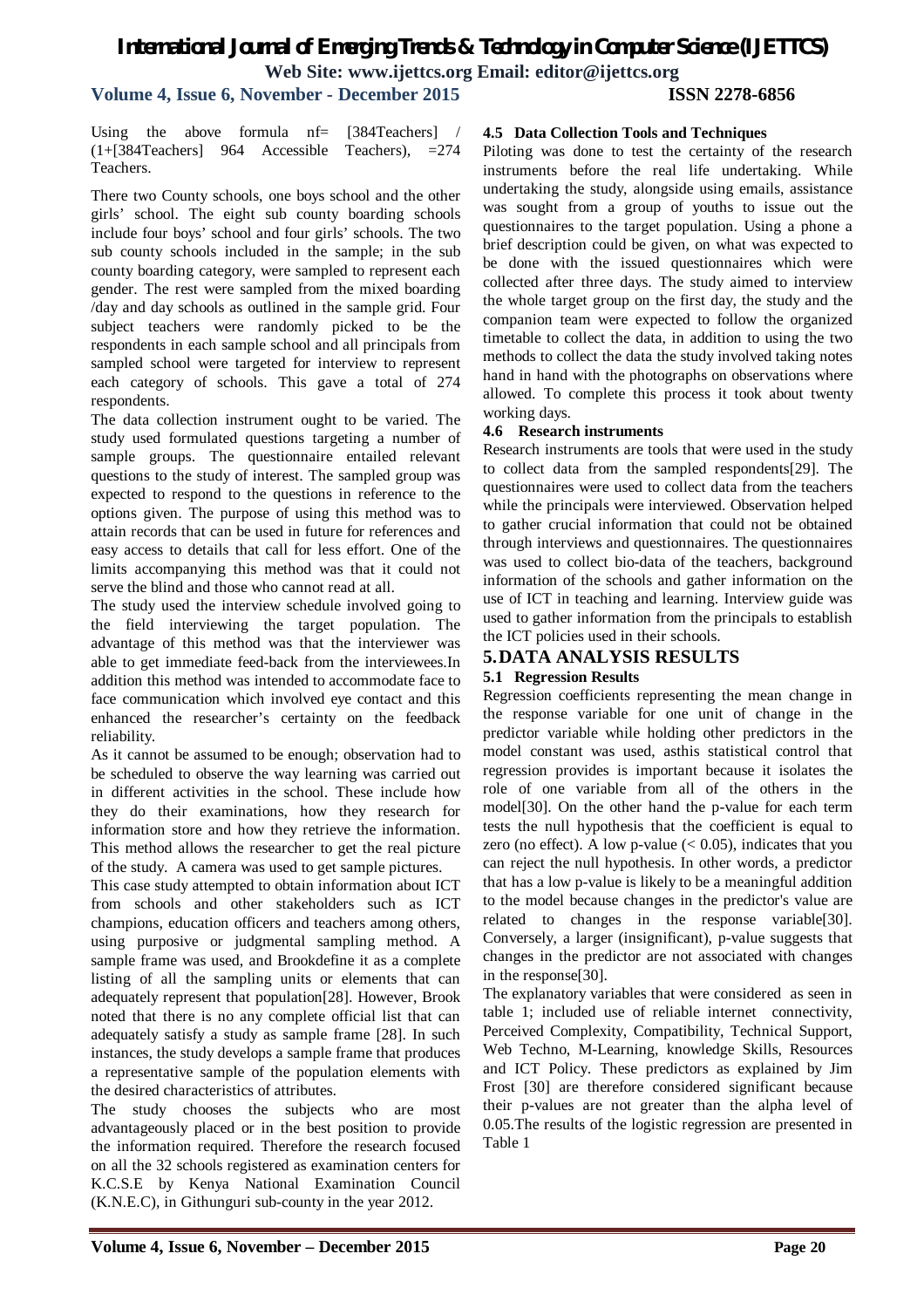**Table 1:** Logistic Regression summary(Source: Researcher 2014)

| Variable                     | Coefficients | Strd Error                                         | $t$ Stat $(Z)$ | P-value     | Lower 95%                | Upper 95%   |  |  |
|------------------------------|--------------|----------------------------------------------------|----------------|-------------|--------------------------|-------------|--|--|
| <b>Internet Connectivity</b> | 0.97007789   | 0.13380471                                         | 5.650459874    | 0.02992211  | 0.18034295               | 1.331773369 |  |  |
| <b>Perceived Complexity</b>  | 0.98646162   | 0.12153953                                         | 8.506908438    | 0.01353838  | 0.51098328               | 1.556868094 |  |  |
| Compatibility                | 0.952206988  | 0.13998177                                         | 4.408605427    | 0.047793012 | 0.01483145               | 1.219417342 |  |  |
| <b>Technical Support</b>     | 0.994196147  | 0.08924864                                         | 13.06907749    | 0.005803853 | 0.7823915                | 1.550403327 |  |  |
| Web Techno                   | 0.963430197  | 0.211600831                                        | 5.084710256    | 0.036569803 | 0.165484023              | 1.986373812 |  |  |
| M-Learning                   | 0.951715284  | 0.17096939                                         | 4.384387887    | 0.048284716 | 0.01397421               | 1.485218036 |  |  |
| knowledge Skills             | 0.98646162   | 0.121539534                                        | 8.506908438    | 0.01353838  | 0.510983279              | 1.556868094 |  |  |
| Resources                    | 0.995023563  | 0.0806461                                          | 14.12261429    | 0.004976437 | 0.791941602              | 1.485925926 |  |  |
| Policy                       | 0.999935664  | 0.009693053                                        | 124.6666667    | 0.000064336 | 1.166694804              | 1.250106488 |  |  |
| Number of observation 26     |              | <b>Pseudo</b> $R^2 > 9.0$ i.e. Goodness of fit 90% |                |             | Probability Chi  < 0.006 |             |  |  |

Log Likelihood (LR), tests gave a value of 46.21 which was statistically significant at 1% level. This implies that the overall logit model that was estimated was statistically significant, that is, there was a significant relationship between the log of odds ratio and the explanatory variables.

From Table 1, the Pseudo R squared of the regression was 0.90, which implies that the included variables explained only 90 per cent of the variations in the adoption of the ICT in secondary teaching. The remaining 10 per cent was explained by other explanatory variables not included in the model. The coefficient of use of reliable Internet Connectivity in secondary teaching was positive (0.97007789), and significant ( $p = 0.021$ ). This implied that the adoption of ICT in secondary teaching is related to the complexity of adopting ICT in teaching. The coefficient of the perceived complexity of adopting ICT in teaching was positive (0.98646162), and significant ( $p =$ 0.013). This implied that the adoption of ICT in secondary teaching is related to the complexity of adopting ICT in teaching.

The coefficient of perceived Compatibility of the ICT facilities necessary for ICT adoption was positive(0.952206988), and significant ( $p = 0.042$ ), this implied that ICT adoption was proportional to the perceived Compatibility of the facilities necessary for ICT adoption in teaching. This means that the schools that perceive the Compatibility of the facilities necessary for ICT adoption to be incompatibility are less likely to adopt the ICT than the school that perceive the Compatibility of the facilities necessary for ICT adoption. The strong positive  $(0.994196147)$ , and significant  $(p = 0.005)$ , coefficient of Technical Support was as expected in this study. It means that in the schools where the Technical Support is provided the likelihood of ICT adoption is higher than in the schools where the Technical Support is lacking. The coefficient of ICT Policy on adoption of ICT in secondary teaching was positive (0.999935664), and significant ( $p = 0.000$ ). This implied that the adoption of ICT in secondary teaching is highly dependent on ICT policy for its adoption in secondary teaching.

However, there are factors which determine the level of adoption of ICT in secondary teaching, and some of which were considered including, level of use of Web Technology which had a positive coefficient of (0.963430197), and significant ( $p = 0.036$ ). This implied that the level of adoption of ICT in secondary teaching is related to the level of use of Web Technology in secondary teaching. The coefficient of level of available ICT resources was positive (0.995023563), and significant ( $p =$ 0.004). This implied that the level of adoption of ICT in secondary teaching is related to the level of available ICT resources in secondary teaching.

Finally, the coefficient of level of use of M-Learning was positive (0.951715284), and significant ( $p = 0.048$ ). This implied that the level of adoption of new technologies in secondary teaching is related to the level of available resources knowledge & skills and governing policy in secondary teaching.

Policy as a moderating factors demonstrated its effect on other technological factors in adoption of ICT.

The table 2 below shows the results of a correlation test between ICT adoption independent variables and ICTadoption [dependent variable] in the absence of ICT policy in Education.

**Table 2:** Regression with Varying Policy Value(Source: Researcher 2014)

| Coefficients<br>0.87891 | Sid Error<br>0.25355 | $t$ Stat $(Z)$ | P-value                                                                            | Lower 95%  | Upper 95% |
|-------------------------|----------------------|----------------|------------------------------------------------------------------------------------|------------|-----------|
|                         |                      |                |                                                                                    |            |           |
|                         |                      | 3.19154        | 0.04965                                                                            | 0.00230    | 1.61610   |
| 0.98581                 | 0.08607              | 10.17287       | 0.00202                                                                            | 0.60166    | 1.14947   |
| 0.88178                 | 0.19586              | 3.23817        | 0.04792                                                                            | 0.01091    | 1.25756   |
| 0.99360                 | 0.07753              | 12.44192       | 0.00640                                                                            | 0.63102    | 1.29818   |
| 0.96242                 | 0.17746              | 5.01171        | 0.03758                                                                            | 0.12583    | 1.65293   |
| 0.95047                 | 0.14324              | 4.32461        | 0.04953                                                                            | 0.00315    | 1.23579   |
| 0.64084                 | 0.13868              | $-1.18057$     | 035916                                                                             | $-0.76039$ | 0.43296   |
| 0.99505                 | 0.06656              | 14.16072       | 0.00495                                                                            | 0.65611    | 1.22884   |
|                         |                      |                | Number of observation 26. Deands, R2>00 i.e. Coodness of fit 00%. Deabability Chi. |            | -0.006    |

Number of observation 26 Pseudo R2> 9.0 i.e. Goodness of fit 90% Probability Chi...<0.006

The results on Table 2 above show that, in the absence of policy, ICT adoption is negatively influenced by the independent variables. For instance in the presence of the policy, Internet Connectivity has a coefficient of 0.97007789 and a coefficient of 0.87891 in absence of the policy, giving a difference of -1. Meaning that in addition to provision of ICT technical support there is need for a reliable ICT policy.

The table below shows the results of a correlation test between ICT adoption independent variables and ICT adoption [dependent variable] in the absence of ICT technical support in Education.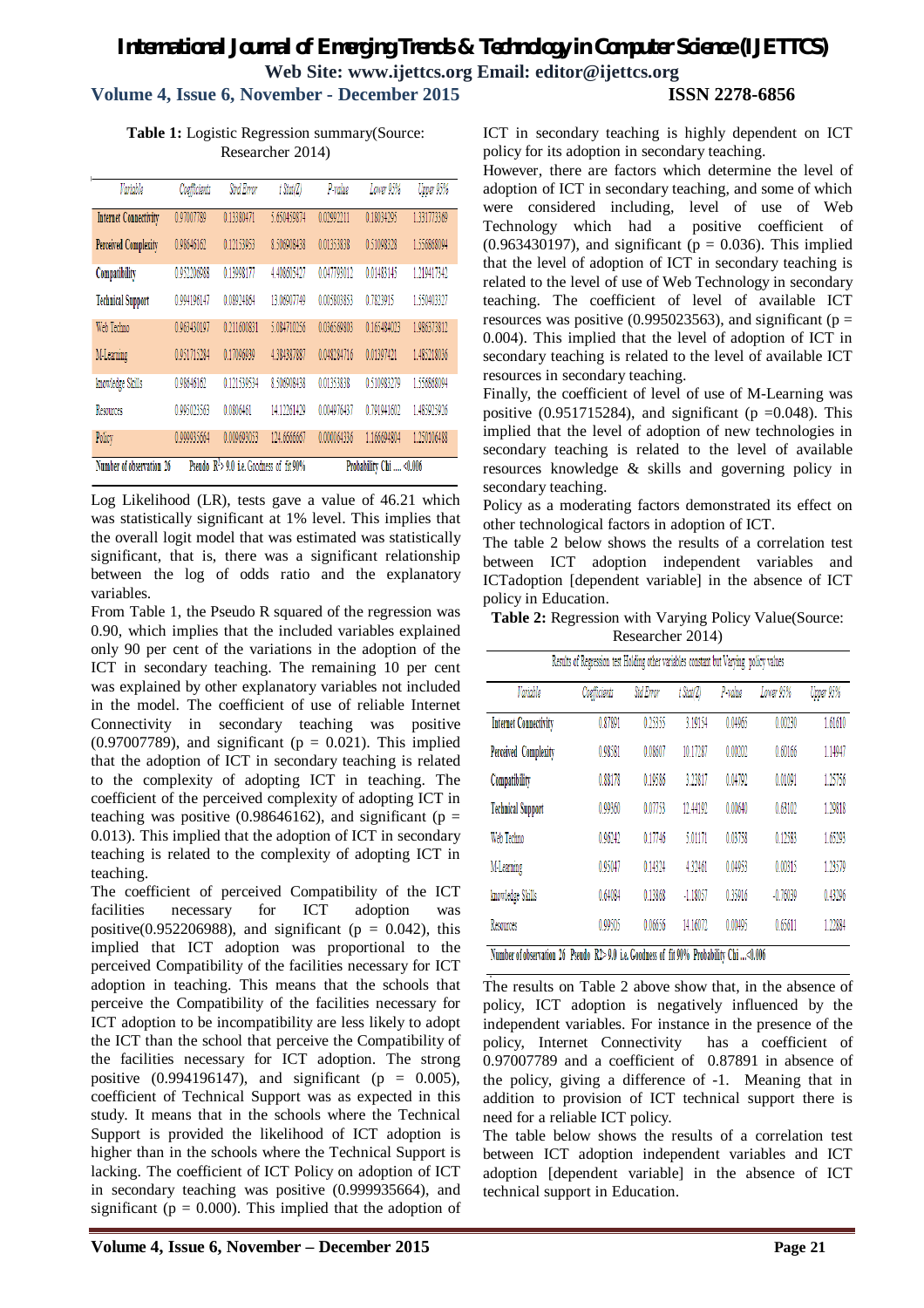**Table 3:** Regression with Varying Technical support(Source: Researcher 2014)

Regression test Holding other variables constant but Varying Technical support

| Variable      | Coefficients                                                                      | StdError | $t$ Stat $(Z)$ | P-value | Lower 95%  | Upper 95% |
|---------------|-----------------------------------------------------------------------------------|----------|----------------|---------|------------|-----------|
| Internet      | 0.96739                                                                           | 0.12560  | 5.40116        | 0.03261 | 0.13798    | 1.21883   |
| Complexity    | 0.99322                                                                           | 0.07341  | 12.08711       | 0.00678 | 0.57146    | 1.20319   |
| Compatibility | 0.95186                                                                           | 0.09667  | 6.79900        | 0.02096 | 0.24133    | 1.07323   |
| M-Learning    | 0.56199                                                                           | 0.15391  | $-0.96085$     | 0.43801 | $-0.81012$ | 0.51435   |
| knowledge     | 0.99850                                                                           | 0.03778  | 25.78685       | 0.00150 | 0.81163    | 1.13672   |
| Resources     | 0.99360                                                                           | 0.08226  | 12.44192       | 0.00640 | 0.66954    | 1.37741   |
| Policy        | 0.99420                                                                           | 0.06484  | 13.06908       | 0.00580 | 0.56843    | 1.12641   |
|               | No. of observation: 26, Pseudo R2>9.0, i.e. Goodness of fit 90%, Prob Chi. <0.006 |          |                |         |            |           |

The results on Table 3 above show that, in the absence of technical support, ICT adoption is negatively influenced by the independent variables. For instance in the presence of the ICT technical support, level of Internet Connectivity has a coefficient of 0.97007789 and a coefficient of 0.96739 in absence of the ICT technical support, giving a difference of -0.00268789, hence lower level of ICT adoption. This indicates that even though a good policy was provided there is need for a reliable ICT technical supporting education.

#### **5.2 Summary of data analysis**

Data collected was analysed, summarised and displayed using tables, charts and textual explanation. Variables tested and analysed were identified as informed by the literature. Dependent variables, independent variables and moderating variables were tested for reliability of presentations of the findings of the study on all the parameters included to determine the adoption of ICT in secondary education. Data collected was analysed. All identified variables as informed by review of literature were tested and results analysed. A regression test was done, asstatistical control, which regression provides is important because it isolates the role of one variable from all of the others in the model[30]. On the other hand the p-value for each term tests the null hypothesis that the coefficient is equal to zero (no effect). A low p-value (< 0.05), indicates that you can reject the null hypothesis. In other words, a predictor that has a low p-value is likely to be a meaningful addition to the model because changes in the predictor's value are related to changes in the response variable. In addition another test was done on the moderating variables for moderation purpose.

#### **5.3 Conclusion on data analysis**

From the analysis of data collected the study found that technological support was another very important moderating variable; "intervening variable" which together with policy which is a moderating variable determines adoption of ICT in teaching and learning. From the analysis it was noted that for instance in the presence of the ICT technical support, level of Internet Connectivity has a coefficient of 0.97007789 and a

**Volume 4, Issue 6, November – December 2015 Page 22**

coefficient of 0.96739 in absence of the ICT technical support, giving a difference of -0.00268789, hence lower level of ICT adoption. Findings of this study are presented using tables, percentages, pie charts and textual explanations to justify discussion, conclusion and recommendation of this study.

Findings of chapter four were used to justify the conclusions made in chapter five. The findings of this study were presented using tables, percentages, pie charts and textual explanation used to inform chapter five for discussion and recommendations.

## **6.Discussion of Data Analysis Results**

#### **6.1 Response Rate**

**Table 4:** Respondents summary(Source: Researcher 2014)

| <b>Category of School</b> | Frequency | $\frac{0}{0}$ |
|---------------------------|-----------|---------------|
| Boarding schools          | 8         | 25%           |
| Boarding / Day School     | 2         | 6%            |
| Day Schools               | 18        | 56%           |
| <b>Total Response</b>     | 28        | 87%           |
| Non Respondent            | 4         | 13%           |
| <b>Total population</b>   | 32        | 100%          |

As presented in Table 4the total response rate was 87%, which compares well with the response rate of 70 % recommended by [31]. The response rate shown are explained by the nature of the sensitivity of the information sought from respondents, as most of them found it right to share their views and experiences comfortably.

#### **6.2 Level of Internet Connectivity**

Technology provides hardware, software and interconnectivity like, The East African Submarine Cable System (EASSy), which is an infrastructure project, which was initially supported by the World Bank.It is a fiber optic cable intended to connect the six sub-Saharan African countries, including Kenya, necessary for ICT adoption, mainly the availability of internet connection that is used to interconnect the schools to the internet, as a fundamental factor that is expected to influence ICT adoption in secondary school teaching.

From this study table 4.2 above 72% of the respondents indicate that teachers were un-able to reliably access and use internet connection in their teaching as one way of adopting ICT in teaching. On the contrary, 12% of the respondents implied that availability and access to reliable internet connection motivated their schools to adopt ICT. From the observation 72% of the school had no installed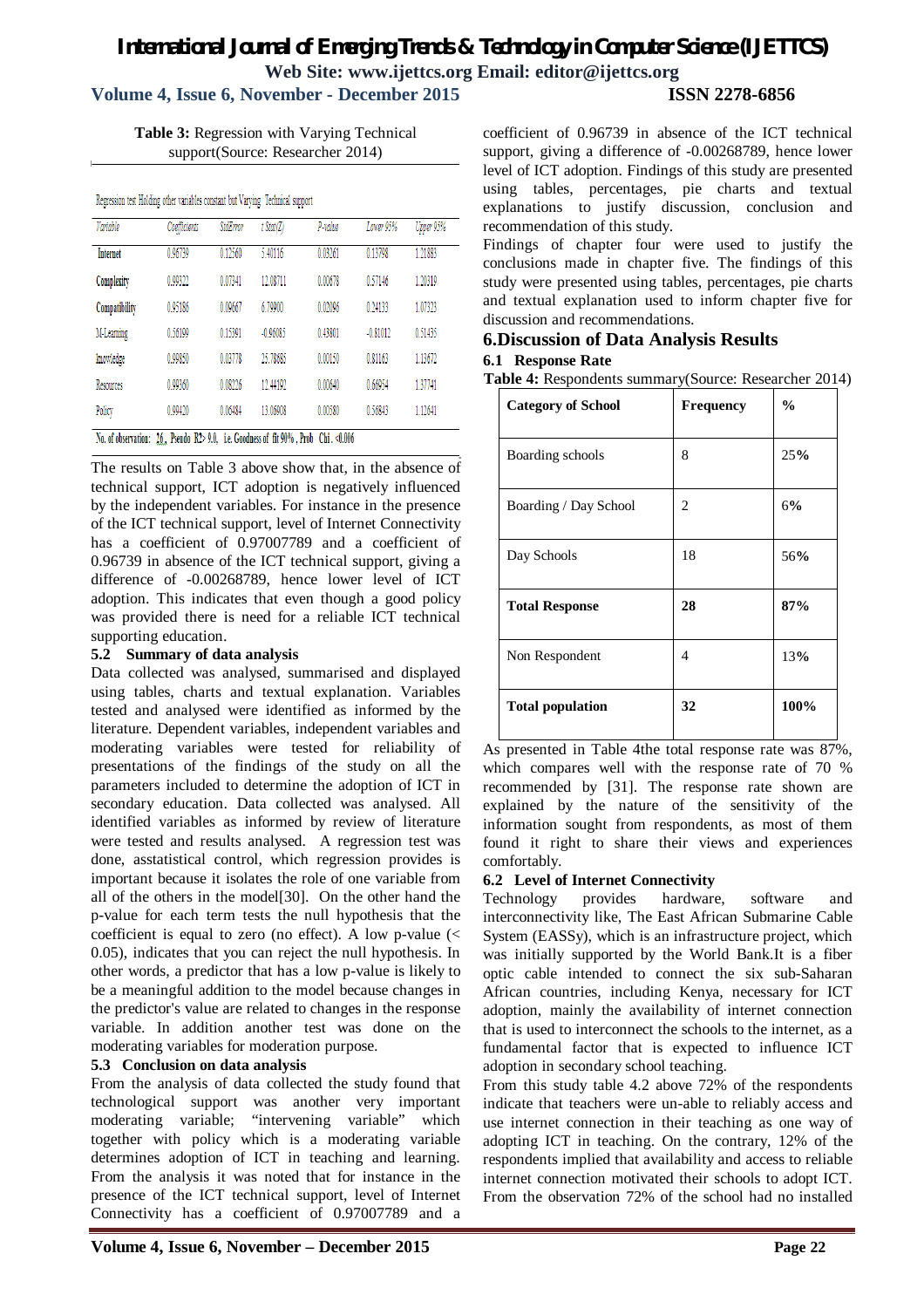internet devices; the respondents interviewed explained that the cost of internet installation and charges is high.

These findings therefore explain the fact that availability of reliable and fast internet connection motivates a school to adopt ICT in teaching. In support of these findings, previous studiesshow that the state of internet connectivity in Kenya is so poor that 75% of the learners prefer cyber cafés to provide reliable internet connectivity over those available in institution of learning[32].

The internet basically supports sharing of resources over the network; hence lowering the cost of buying sharable resources facilitates communication between parties who are geographically apart and thus improved efficiency. Numerous studies have shown that reliable internet connectivity and access is paramount to adoption of ICT in teaching, in that internet provides reference resource Murphy as cited reference [33], and also provides reliable means of communication amongst the learners and teachers. In additionstudies show that, education and technology are nicely interweaved now days and almost every teacher has a few preferred technology tools, that make doing his or her job and connecting with students a little bit easier and more fun for all involved, in deed there are at least 50web-tools for teachers[34]. Despite that 69% of interviewed respondentsindicating no idea on freely available web tools for secondary teaching. Internet provides access to numerous web-tools for teachers, which are reliable and effective technologies useful in increasing student motivation and facilitate clear thinking and development of interpretation skills with data[33].

#### **6.2.1 Level of use of Web technologies**

ICT resource accessibility via the internet provides a great support to adoption of ICT in teaching. In conjunction with access to reliable internet connection, web technology provides resources which can be accessed and shared by individuals who are geographically apart via internet connection. Lack of access is the principal obstacle and those different obstacles to using ICT in teaching were reported by teachers, e.g. lack of computers and internet connection[35]. Sharing of resources lower the cost of purchasing shared resources and maximizes production from available shared resources.

Findings of this study observed that 76 % of the respondents unlike the 20% of respondentsare un-able to adopt use of web technologies in teaching. From the observation 72% of the schools had not installed internet devices and the respondents interviewed explained that the cost of internet installation and charges is high, thus no access nor use of web-technologies.

In ability to access and use ufweb technology tools for teaching hinder adoption of ICT in teaching, these findings are supported by previous study indicating that learning institutions like universities in Kenya are still at low levels of internet access and thus hindering use of web technologies[32].

#### **6.2.2 Levelof perceived complexity and Compatibility challenges**



**Figure 3:** Perceived complexity and Compatibility challenges(Source: Researcher 2014)

Many stakeholders of education find it difficult to adopt ICT in teaching due to various challenges; some could argue that they are not able to combine their teaching methods with the ICT skills they have. Others find it tricky to convert their teaching material to e-material. The findings of this study figure 3 above, show that a total of 57% respondents were of the view that adopting ICT technology was complex to understand and use, while 34% were of the contrary opinion. Similarly as observed from figure3 that 83% of the respondentsindicated that their schools had not adopted ICT, while 15% had adopted. This high percentage of respondents with the perception that the ICT was complex could possibly explain the low level of ICT adoption by schoolsin Kenya. 16% of interviewed respondents explained that teachers argue that it is time consuming to prepare electronic material for use in teaching. They also felt that incase of computer system failure in the process of teaching a lot of time is wasted trying to amend it hence fearing to use ICT in lesson work. They also indicated that schools lack technical support for ICT adoption; in additional from observation 0% of schools had a computer technical assistant.

Findings of this study are supportedby a previous studywhich identified five technological attributes influencing the decision to adopt an innovation [2]. Technology characteristics influence the diffusion processes of an innovation and are significant factors impacting an innovation adoption. Evidence suggests that innovation attributes: relative advantage, compatibility, complexity, trial-ability and observables as perceived by individuals influence the rate of adoption [2].

Variance in ICT use can be explained by effects of technology resources and computer attributesi.erelative advantage, compatibility, ease of use and observableson innovative educational and administrative uses [36]. In addition, relative advantage, complexity, observables, and image are the most significant factors in predicting student teachers' intentions to make use of technology[37]. Finally "innovations that offer advantages, compatibility with existing practices and beliefs, low complexity, potential trial-ability and observables have a more widespread and rapid rate of integration" [38].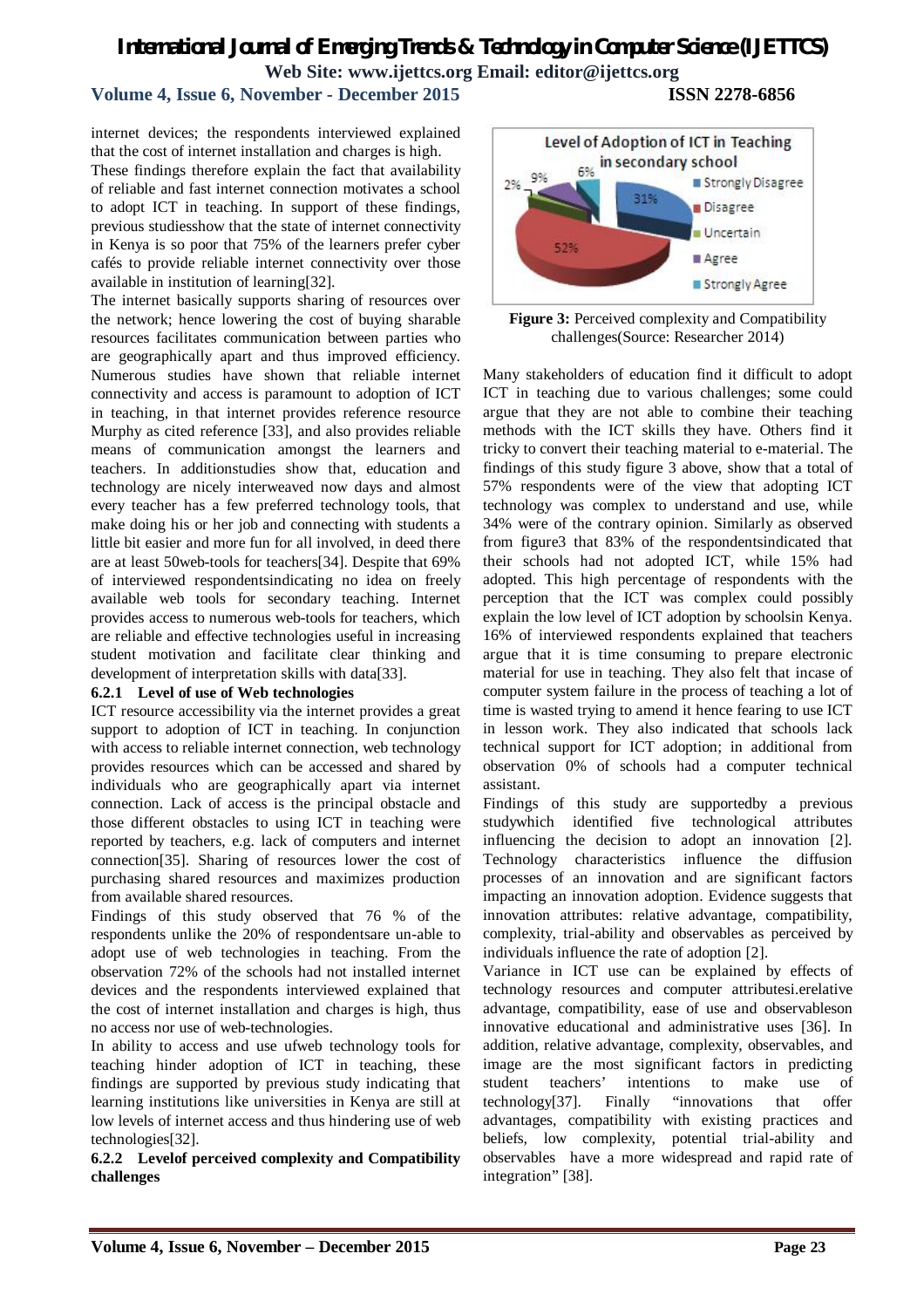## **Volume 4, Issue 6, November - December 2015 ISSN 2278-6856**

#### **6.2.3 Knowledge and skills**



**Figure 4:** Reliable knowledge & Skills to adopt ICT(Source: Researcher 2014)

As observed from figure 4, that 53 % of the respondentsindicated that their school teachers were lacking ICT knowledge and skills, competent enough to adopt use of ICT in teaching, while 25% were of the opinion that they have knowledge and skills useful in adoption of ICT in teaching. 22% were missing and or uncertain whether they are competent enough in technology adoption, implying that they do not know what it requires to adopt ICT in teaching. This shows that the ICT knowledge and skills are low in the secondary school labor force, as justified in the reviewed literature on (barriers) that discourage the use of ICT by teachers. The factors that prevent teachers from ICT use can be categorized into: teacher level, school-level and systemlevel barriers. Teacher-level barriers include lack of teacher ICT skills; lack of teacher confidence; lack of pedagogical teacher training; lack of follow-up of new and lack of differentiated training programs[39].

Inadequate training, lack of access to computer laboratories, lack of technical support and inadequate technology resources are factors discouraging teachers from implementing ICT into their teaching[40]. Lack of teachers' time to learn new skills, old ICT equipment, large classes, number of computers available for pupils' use, lack of technical and pedagogical support and lack of collaboration among teachers were constraints to teachers' confidence and competence in the use of ICT[41]. Understanding the extent to which these barriers affect individuals and institutions may help in deciding how they are to be tackled [42].



**Figure 5:** Available ICT resources for adopting ICT(Source: Researcher 2014)

As observed from figure 5, that 53 % of the respondents indicated that their schools had no ICT resources to adopted ICT in teaching, while 25% had the resources to adopt ICT in teaching, although they also could not effectively and reliably adopt ICT in teaching due to lack of reliable mentors on the same. From the interview, principals argued that even when they buy ICT resources they find a few teachers using them reliably, arguing that they need some technical assistance on technology adoption. This shows that the ICT resources for adoption of ICT are low in the secondary schools in Githunguri sub-county, as justified in the reviewed literature. the school-level barriers comprises absence of ICT infrastructure; old or poorly maintained hardware; lack of suitable educational software; limited access to ICT; limited project-related experience; lack of ICT mainstreaming into school's strategy and the system-level barriers include rigid structure of traditional education systems; traditional assessment; restrictive curricula and restricted organizational structure.

Teachers mainly use technology to prepare lesson notes and assessments instead of improving students' performances. Some barriers to the use of technology include congested classes, insufficient training, inadequate technical and pedagogical support, rigid school syllabi, inadequate motivation, lack of strong leadership and inadequate cooperation among teachers[43]. Finally lack of access, time pressure, lack of mentors and opportunities for training have effect on teachers' use of ICT in teaching and learning[44].

#### **6.2.5 Lack of technical support**



**Figure 6:** Perceived complexity in adopting(Source: Researcher 2014)

Lack of technical support posesdifficulties in adoption of ICT in teaching, as observed in figure 6 above, a total of 57% respondents were of the view that adopting ICT technology was complex to understand and use, while 34% were of the contrary opinion. Some teachers argued that they lack the skills to intertwine the technology with their traditional methods of teaching. This high percentage of respondents with the perception that the ICT was complex explains the low level of ICT adoption by schools in Kenya.In line with this study done in Turkish education system reported that the technology integration processes in the Turkish education system, provide schools with hardware and internet connections, it is also crucial to provide the schools with technical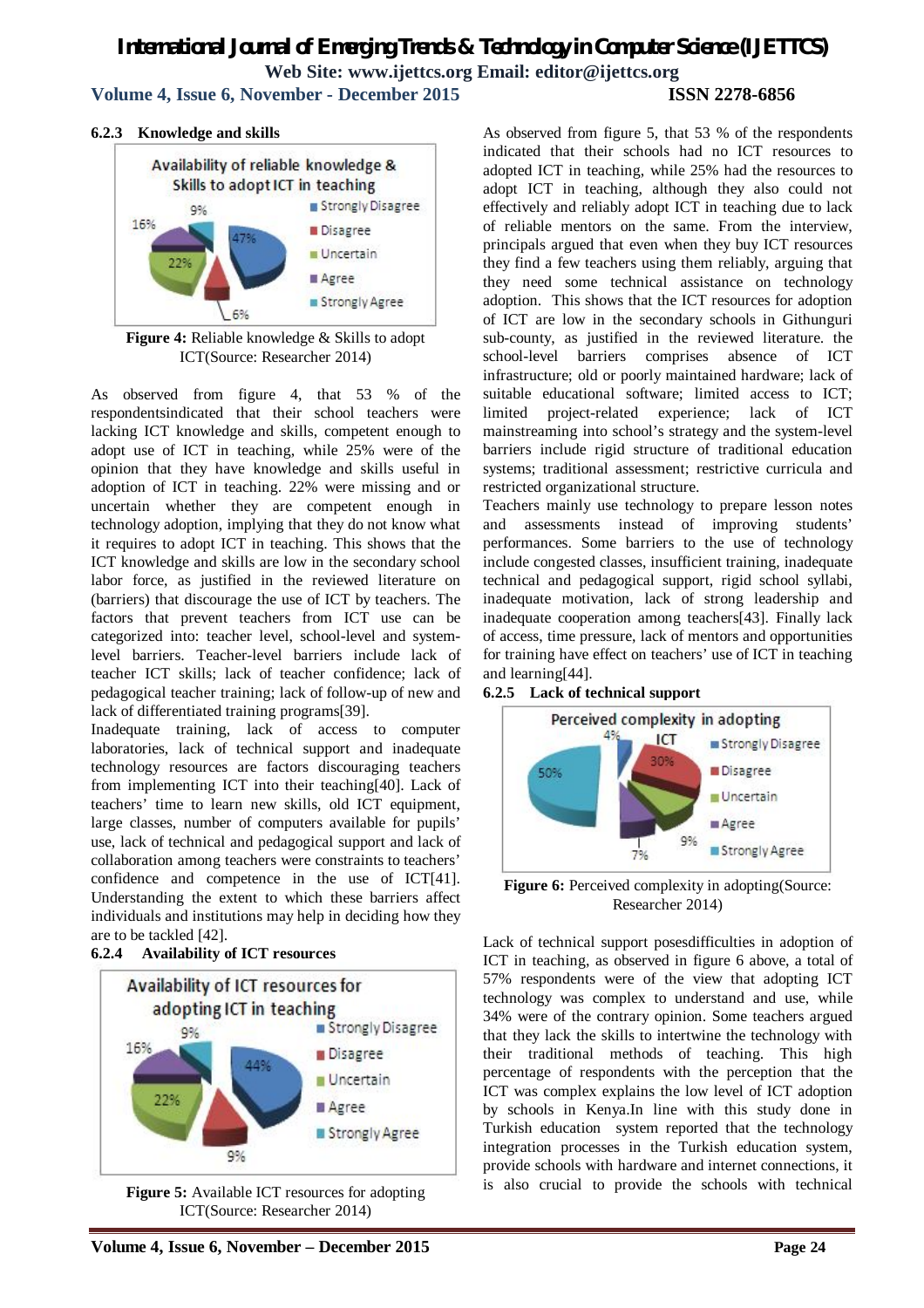support with regard to repair and maintenance for the continued use of ICT in schools[45].

Both good technical support in the classroom and wholeschool resources are paramount for teachers to overcome the obstacles preventing them from using ICT[46].For bothprimary and secondary teachers, one of the top obstacles to ICT adoption in education is lack of technical assistance[47]. Nevertheless breakdown of a computer causes interruptions and if there is lack of technical assistance, then it is likely that the regular repairs of the computer will not be carried out resulting in teachers not using computers in teaching[48]. The effect is that teachers will be discouraged from using computers because of fear of equipment failure since no one would give them technical support in case there is a technical problem.

#### **6.2.6 Level of use of Mobile phone**

Mobile phone as a form of microcomputer has vast capacity to enhance reliable communication and even supporting data manipulation process [34], showed that yet as with anything related to technology, new tools are hitting the market constantly and older ones rising to prominence, broadening their scope, or just adding new features that make them better matches for education, which can make it hard to keep up with the newest and most useful tools even for the most tech-savvy teachers. In this study different mobile phone users had different perception on mobile phone use in teaching.



Figure 7: Use of Mobile technology in teaching(Source: Researcher 2014)

As observed from figure 7, that 72 % of the respondents indicated that their schools do not use mobile phone in teaching, while 13% do use. From the observation no teacher was found using a mobile phone in the teaching process. This shows that the use of mobile phone in teaching is low in the secondary school in Githunguri subcounty, despite the fact that mobile phone technologies provide different types of connectivity access that use the infrastructure of mobile telephone networks. These allow for voice and data communication via small hand-held devices or larger mounted devices, both of which can be connected to a computer or a computer network. There were several developments with these technologies during 2006 and 2007. Celtel and MTN are already providing mobile Internet technologies in Zambia. General Packet Radio System (GPRS), provided and further introduced a more advanced technology called EDGE which is faster

than GPRS. This requires gadgets to be used to connect the Personal Computer to the mobile services via USB and PC cards.

The explanatory variables that were considered include use of reliable internet connectivity, perceived complexity, compatibility, technical support. However, as observed from figure 8, it was noted that 83 % of the respondents indicated that their schools had not adopted ICT, while 15% had adopted. In line with the questionnaire 80% of the respondents interviewed knew the importance of adopting ICT, but they explained lack of ICT technical support as a major challenge.





**Figure 8:** ICTAdoption in Teaching(Source: Researcher 2014)

In reference to the predictor variables tested in the regression test in chapter four above, it was noted that absence of one predictor reduced the level of adoption of ICT in secondary education and hence the need to provide for all predictors, so as to achieve a great level of adoption of ICT in secondary education. Otherwise this justifies the reason for 83% of respondents not adopting ICT in secondary education.





**Figure 9:** ICT policy in Education (Source: Researcher 2014)

From the data collected 47% of respondents seemed not to be aware of the support given by ICT policy on ICT adoption in secondary teaching while 22% of respondents agreed that ICT policy supports adoption of ICT in secondary teaching and finally 31% disagreed, to have enjoyed any support from ICT policy on adoption of ICT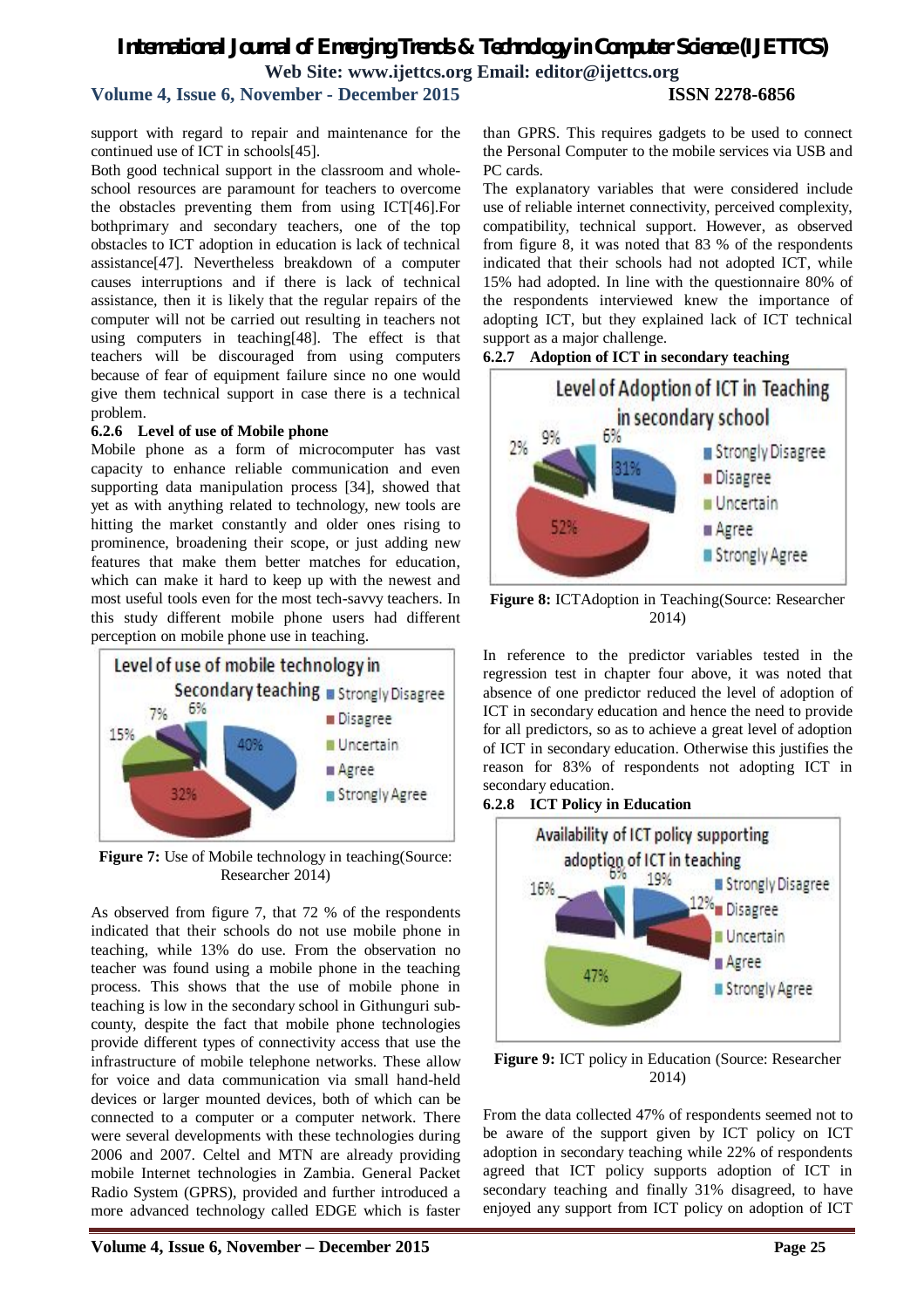## **Volume 4, Issue 6, November - December 2015 ISSN 2278-6856**

in teaching. From the 47% of respondents who seemed not aware of ICT policy, some argued that they have never come across any publication about the school policy on ICT or engaged in any forum where ICT policy is mentioned other than news headlines in the local Television. From the interview, the principal response showed some knowledge on availability of the policy.

#### **6.3 Conclusion**

To build on confidence, competence in knowledge and skills for ICT adoption, professional development has to be emphasized. For reliable accessibility of ICT resources internet connectivity needs to be improved, for this can support access to resources via network as well as ensuring efficient sharing of internet resources. with this effect to realize the goal of the Kenya Education Network (KENET), which is to "establish sustainable communication and networking among educational institutions in Kenya that will facilitate wide use of Internet technology in teaching, research, and sharing of other information resources to the general populace at affordable cost."

The findings of this research indicates that various technological factors are important determinants of ICT adoption in teaching as supported by past studies, which shows that there is a significant relationship between adoption and technological factors [7], thus this study recommends that the government should adopt a more reliable model, which should help to harmonize integration of technological factors in ICT adoption in teaching, the model clearly point out areas of concern in the effort of ICT adoption in teaching as depicted in figure 13 .

Implementation of Kenya national ICT policy promulgated in January 2006 which aims to "improve the livelihoods of Kenyans by ensuring the availability of accessible, efficient, reliable and affordable ICT services, require to work hand in hand with a reliable ICT adoption model in teaching as shown in figure 13 in order to enjoy a great success in its implementation.

There is need to promote a mentorship program to propagate adoption of ICT in teaching, facilitate more access to ICT resources and internet connectivity as well as emphasizing on training related to use of ICT in teaching, this should go hand in hand with supporting teachers in part-time, distance and e-learning as it is in line with the ICT policy in place. This is in line with findings of previous study that claimed that lack of access, time pressure, lack of mentors and opportunities for training have effect on teachers' use of ICT in teaching and learning [44].

As seen from the discussion above the study proposed and developed an ICT adoption model for teaching as supported by aprevious study by KhalidAbdullah Bingimlas, who claims thatno one component in itself is sufficient to produce good teaching[33].However, the presence of all components increases the likelihood of excellent integration of ICT in learning and teaching opportunities.

**6.3.2 The proposed ICTAdoptionModel**

Proposed Education ICTAdoption Modelintegrates Technical SupportTeam (TST) as the intervening technological factor inICT adoption, integration and implementation in teaching and learning process. TST together with a policy which is a moderating variable determines adoption of ICT in teaching and learning.

TSTprovides technical documentation used to guide teacher trainers on how to develop subject content and pedagogical content. TSTprovides and or customizes ICT tools for use by teachers of various subjects.TST guide the policy makers on how to develop Specific, Measurable Attainable, realistic and Time bound (SMART) policy.

TST are responsible of lowering ICT adoption complexity by improving the tools available and providing required skills. TST redesign, develop and customize ICT educational tools for ease of compatibility in teaching and learning.

#### **The Education ICT Adoption Model**



**Figure 10:** Proposed ICT AdoptionModel

Finally, of key importance from this study is the need for technological support team in schools.The team should provide technical support, to the teachers who adopt and integrateICT in their day to day teaching process. In line with this aprevious studyimplied that there is lack of teachers' preparedness for a class lesson due to lack of expertise in using ICT as well as lack of technical support in schools[21]. Therefore it is justified for this study to ask: "why is it that; it seems justifiable for schools to have laboratory technicians for other sciences and yet no consideration for computer laboratory technicians in schools?"

#### **6.4 Recommendation**

- 1.Testing and adoption of the proposed ICT adoption model developed above.
- 2.Education stakeholders to recognize and introduce computer laboratories technicians in schools liaising with computer scientist in the country
- 3.This study recommends for testing of the model designed for integration of role players in ICT adoption in secondary education.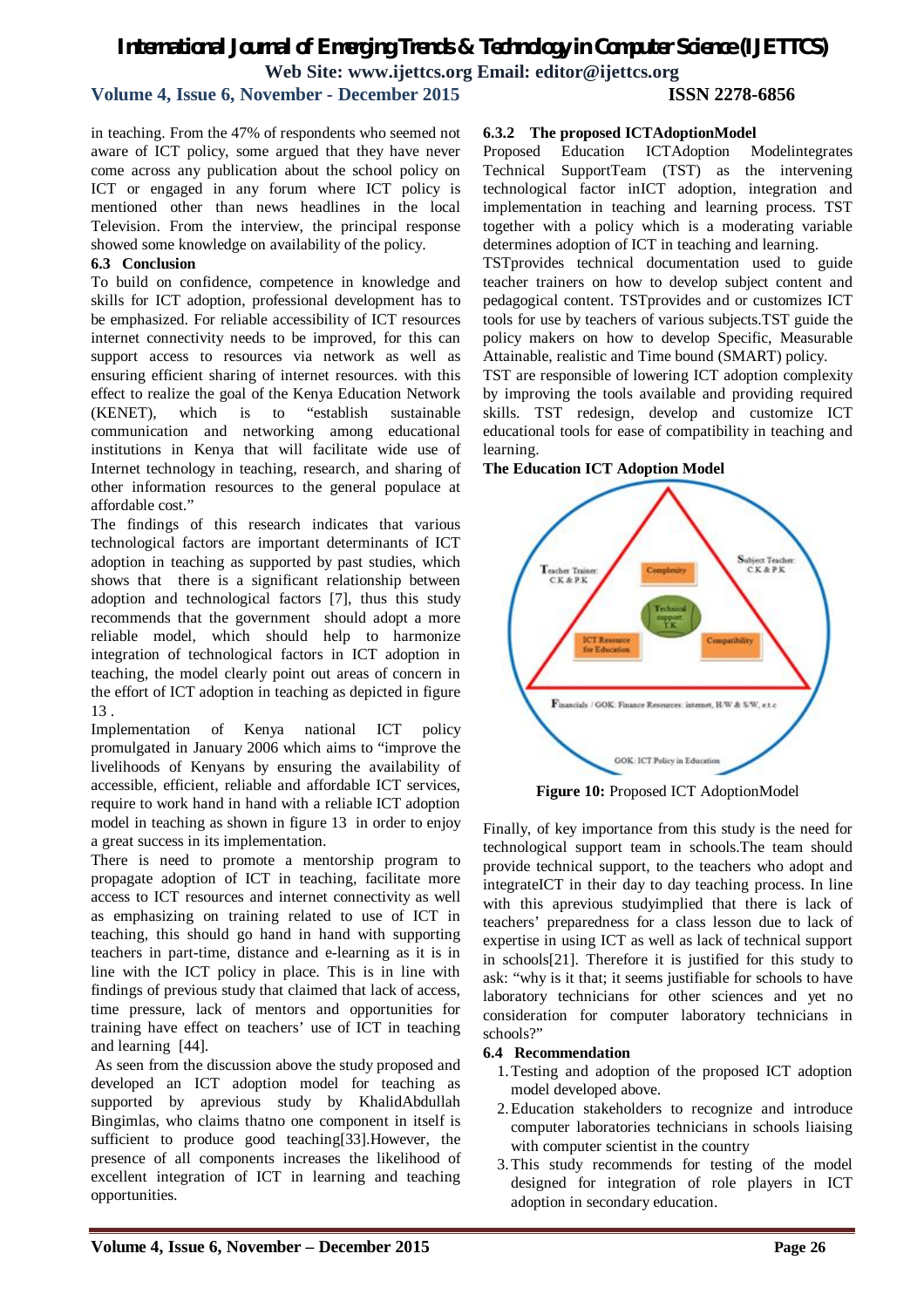#### **Volume 4, Issue 6, November - December 2015 ISSN 2278-6856**

- 4.Further studies on how to better the ICT adoption model designed in this study, by integrating other components of ICT adoption models found in other models.
- 5.A study to find out the relationship between technological factors and adoption of ICT in secondary education.
- 6.Mentorship project on ICT adoption to reduce perception that ICT adoption is Complex
- 7.Teachers Service Commission (TSC) should also join in supporting teachers' part-time, distance and elearning as it is in line with the ICT policy in place so as to attain vision 2030 as stipulated.
- 8.The ministry of education to adopt this model to facilitate and evaluate level of ICT adoption in secondary teaching.
- 9.These argument provide basis to argue that there is need for model school, an addition subject on ICT adoption by teacher trainer
- 10. Future research to findout emerging technological factors affecting ICT adoption in teaching.
- 11. Extend the research even to the entire country of Kenya and abroad.
- 12. Find an answer for "why that it seems justifiable for schools to have laboratory technicians for other science laboratory and yet no consideration for computer laboratories in schools?"

#### **References**

- [1]. Rangaswamy, A. and S. Gupta, "Innovation adoption and diffusion in the digital environment: some research opportunities," 2000.
- [2]. E. M. Rogers, Diffusion of Innovations 5th Ed. New York: The Free Press, 2003.
- [3]. M. D Williams, "Technology integration in education. In Tan, S.C. & Wong, F.L. (Eds.)," Teaching and Learning with Technology, pp. 17-31, An Asia-pacific perspective. Singapore, 2003.
- [4]. R.S. Earle, "The integration of instructional technology into public education:Promises and challenges," ET Magazine, vol. vol. 42, no. 1, pp. pp. 5-13, 2002.
- [5]. UNESCO, "Integrating ICTs in education, lessons learned," 2008.
- [6]. Mildred. A, "E-learning in secondary Schools in Kenya. A Case of the NEPAD E-schools," 2010.
- [7]. Waithaka. S.T. Kimani. T.M. Korir. J. and Muathe. S., "The Relationship between Technological Factors and Inter-Organizational Information Systems Adoption by Universities in Kenya," Engineering International, pp. Volume 1, No 1(2013), 2013.
- [8]. Mishra, P., & Koehler, M.J, "Technological pedagogical content knowledge," A framework for teacher knowledge Teachers College Record, vol. 108(6), 1017–1054. doi:10.1111/j.1467- 9620.2006.00684.x, 2006.
- [9]. Morgan A. et al, "Factors Affecting Teachers.," 2009.
- [10].Mishra & Koehler, , 2003.
- [11].American Association for the Advancement of Science, "Dialogue on early childhood

science,mathematics, and technology education," , Washington, DC: Author, 1999.

- [12].American Association for the Advancement of Science, "Project 2061: Proceedings of the second AAAS technology education research conference," , Washington, DC: Author, 2001.
- [13].Issroff, K., & Scanlon, E., "Educational technology: The influence of theory," Journal of Interactive Media in Education, June 29, 2004, from http://wwwjime.open.ac.uk/ 2002.
- [14].C Selfe, "Technology in the English classroom: Computers through the lens of feminist pedagogy. In C. Handa (Ed.)," Computers and community: Teaching composition in the twenty-first century, pp. (pp. 118–139). Portsmouth, NH: Boynton/Cook., 1990.
- [15].Mildred A. Ayere, F. Y.Odera and J. O. Agak., "E-Learning in Secondary Schools in Kenya," Educational Research Reviews, pp. Vol. 5(5), pp. 218-223., 2010.
- [16].Gikandi, J.W.,Morrow,D., & Davis, N.E., "Online Formative Assesment in High education. A Review of the literature," Computer and Education, 2011.
- [17].Bhattacharya, I. & Sharma,K., "India in the Knowledge economy-an electronic paradigm," International Journal of Educational Management, pp. Vol.21 No.6, 543-568., 2007.
- [18].T.:Pelgrum,W.J.& Law,N. Plomp, "International Comparative servey of pendagogical Practices and ICT in Education," Education and Information Technologies, pp. Vol12,No2, 83-92., 2007.
- [19].V. S. Cholin, "Study of the application of information technology for effective access to resources in Indian university libraries," The International Information & Library, Review Vol.37,No.(3), pp. 189-197., 2005.
- [20].R. Komza, "ICT, Education reform and Economic growth," 2005.
- [21].A. T. Tella, "An Assessment of Secondary School Teachers Uses of ICTs," Implications for Further Development of ICT's Use in Nigerian Secondary Schools, Online Submission, p. 6(3)., 2007.
- [22].James Neill, Practical Guidelines for conducting research Summarising good research practice in line with the DCED Standard., 2007.
- [23].Kamau. W. Sanders. D., "An Empirical Investigation into the Effect of Usability on Adoption of Desktop Open Source Software by University Students in Kenya Computer and Information Science," , 2013, pp. Vol. 6, No. 3; 2013 ISSN 1913-8989 E-ISSN 1913-8997.
- [24]. Mohammad Muaz Jalil. (2015, October) Donor Committee for Enterprise Development (DCED). [Online]. http://www.enterprise-development.org
- [25].Vehovar, V., Lozar Manfreda, K, ""Overview: Online Surveys". In Fielding, N.; Lee, R. M.; Blank, G.," The SAGE Handbook of Online Research Methods. London: SAGE., pp. pp. 177-194, 2008.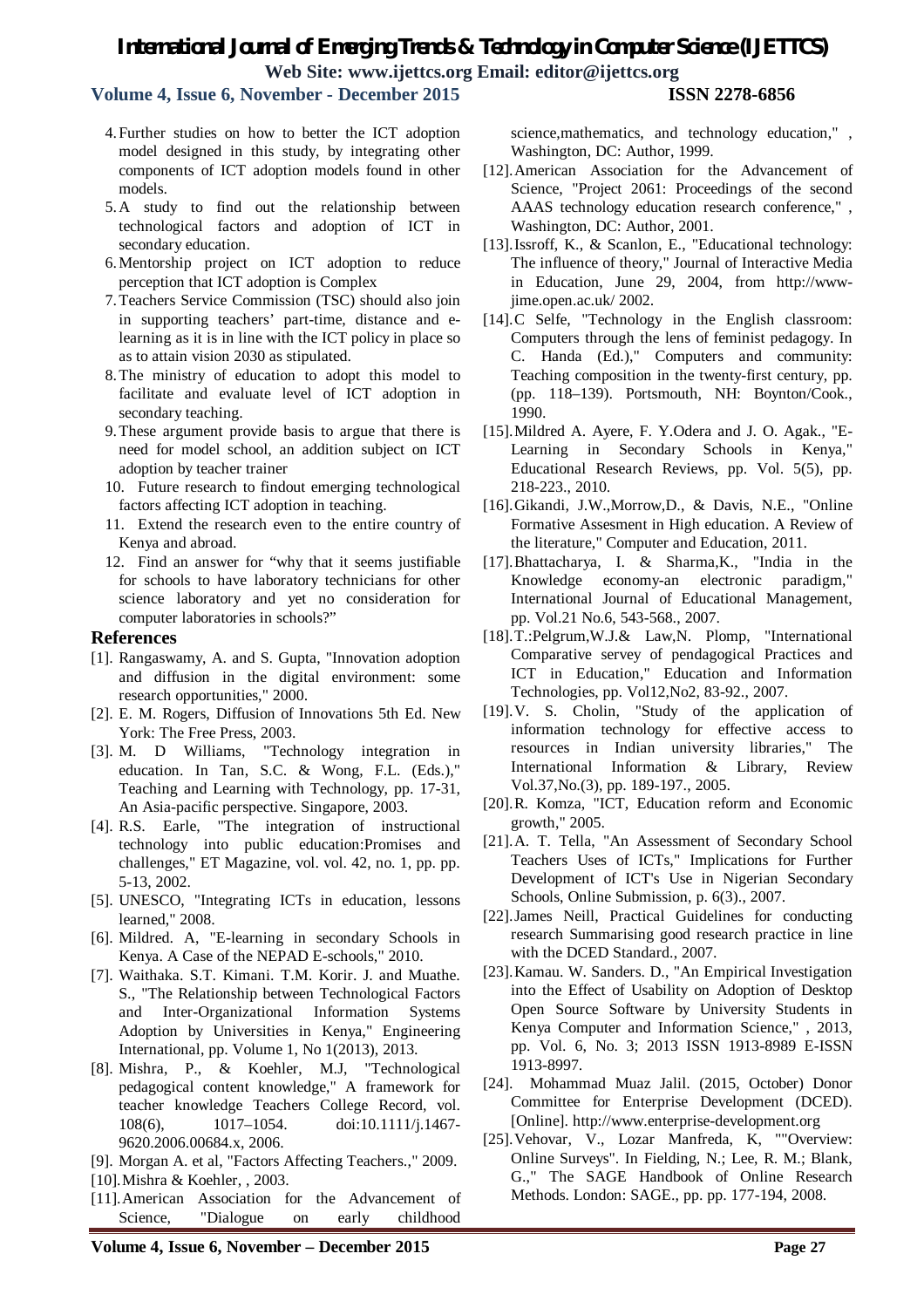**Volume 4, Issue 6, November - December 2015 ISSN 2278-6856**

- [26].Orodho.J.A., "Techniques of Writing Research Proposal and Reports in Education and Social Sciences. Maseno, Kenya: Kanezja.," 2009.
- [27].Mugenda and Mugenda, "Research Methods: Questionnaire and Qualitative Approaches," Africa Centre of Technology Studies. Nairobi, 2003.
- [28].Brook, Selecting a sample. Educational Research., 250., 2013.
- [29].D. K. Kombo, "Proposal and Thesis Writting: An introduction. Nairobi: Pauline's Publications Africa.," 2006.
- [30].Frost Jim. (2013, may 07) How to Interpret Regression Analysis Results: P-values and Coefficient. [Online]. www. qualitydigest. com /inside/ quality-insider-column/interpret-regressionanalysis-results-p-values-and-coefficients
- [31].Yun, G. W., & Trumbo, C. W, "Comparative response to a survey executed by post, e-mail, and Web form," Journal of Computer-Mediated Communication, vol. 6, no. 1. Retrieved February 6, 2015, from www.uky.edu/~kdbrad2/WebbasedSurveys.pdf, September 2000.
- [32].Pretorial Kashorda M, W. T., "National Plan for Hihger Education in South Africa," Readiness Survey of East Africa Universities Kenya Education Network (KENET) , pp. 13-37, 2009.
- [33].Bingimlas Abdullah Khalid, "Barriers to the Successful Intergration of ICT in Teachin and Learning Environments- A review of Literature," Eurasia Journal of Mathematics, Science & Technology Education, pp. pg 235-245, 2009.
- [34].Guest Writer. (2012) 50 Education Technology Tools Every Teacher Should Know About.
- [35].Empirica, "2006 Benchmarking access and use of ICT in European schools 2006: Final report from Head Teachers and Classroom Teachers Survey in 27 european countries," Germany: European Commission. , 2006.
- [36].Usluel,Y. K. , Aşkar, P. Baş, T, "A structural equation model for ICT usage in higher education. ," Educational Technology & Society, vol. 11, no. (2), pp. 262-273., 2008.
- [37].Yi, M. Y., Jackson, J. D., Park, J. S., & Probst, J. C, "Understanding information technology acceptance by individual professionals," Toward an integrative view. Information & Management, vol. 43, pp. 350-363, 2006.
- [38].Dillon, A., & Morris, M. G, "User Acceptance of Information Technology Theories and Models," Annual Review of Information Science and Technology, vol. 31, pp. 3-32, 1996.
- [39].Balanskat, A., Blamire, R., & Kafal, S, "A review of studies of ICT impact on schools in Europe European Schoolnet," 2007.
- [40].Chigona, A., & Chigona, W, "An investigation of factors affecting the use of ICT for teaching in the Western Cape schools. 18th European Conference on Information Systems," , 2010.
- [41].Peralta, H., Costa, F.A, "Teachers' competence and confidence regarding the use of ICT," Educational Sciences Journal , vol. 3, pp. 75-84, 2007.
- [42].Becta. (2004) Retrieved from Bectar Organisation:. [Online].

WWW.becta.org.uk/page\_documents/research/barrier s.pdf

- [43].S Yildirim, "Current Utilization of ICT in Turkish Basic Education Schools: A Review of Teacher's ICT Use and Barriers to Integration," International Journal of Instructional Media, vol. 34, no. 2, pp. 171-86, 2007.
- [44].Slaouti, D., & Barton, A, "Opportunities for practice and development: newly qualified teachers and the use of information and communication technologies in teaching foreign languages in English secondary school contexts," Journal of In-service Education, vol. 33, no. 4, p. 19, 2007.
- [45].N.P Yilmaz, "Evaluation of the Technology Integration Process in the Turkish Education System," Contemporary Educational Technology, vol. 2, no. 1, pp. 37-54, 2011.
- [46].S Lewis, "Enhancing teaching and learning of science through use of ICT: Methods and materials," School Science Riview, vol. 84, no. 309, pp. 41-51, 2003.
- [47].W.J. Pelgrum, "Obstacles to the Integration of ICT in Education: Results from a Worldwide Educational Assessment.," Computer Education, pp. 37.163-178, 2001.
- [48].A. Jones. (2004, May,20) A Review of the Research Literature on Barriers to the Uptake of ICT by Teachers. British Educational Communications and Technology **Agency.** [Online]. http://www.becta.org.uk.
- [49].A. Orodho, "Essential of Educational and Social Science Research Methods. Masola," 2003.
- [50].J. Voogt, "Consequences of ICT for Aims, Contents, Processes and environments of Learning in J. Van den Akker, W. Kuipper & Hameyer (Eds)," Curriculum landscapes and trends (blz. 217–236). Dordrecht: Kluwer, 2003.
- [51].K.p., and Trinidad, S.G. Tong, "Conditions and Constraints of Sustainable Innovative Pedagogical Practices Using Technology.," Journal of International Electronic for Leadership in Learning, pp. 9(3),1-27, 2005.
- [52].A. C. A. Ten Brummelhuis, "Models of Educational Change: The ntroduction of Computers in Dutch Secondary Education (Doctoral dissertation)," University of Twente, 1995.
- [53].N.B., & Wetzel, K. Strudler, "Lessons from Exemplary Colleges of Education: actors Affecting Technology Integration in Preservice Programs.," Educational Technology Research and Development, pp. 47(4),63-81, 1999.
- [54].J.P. Spillane, "External Reform Initiative and Teaching Effort to Reconstruct their Practice Mediating Role of Teachers' Zones of Enactment,"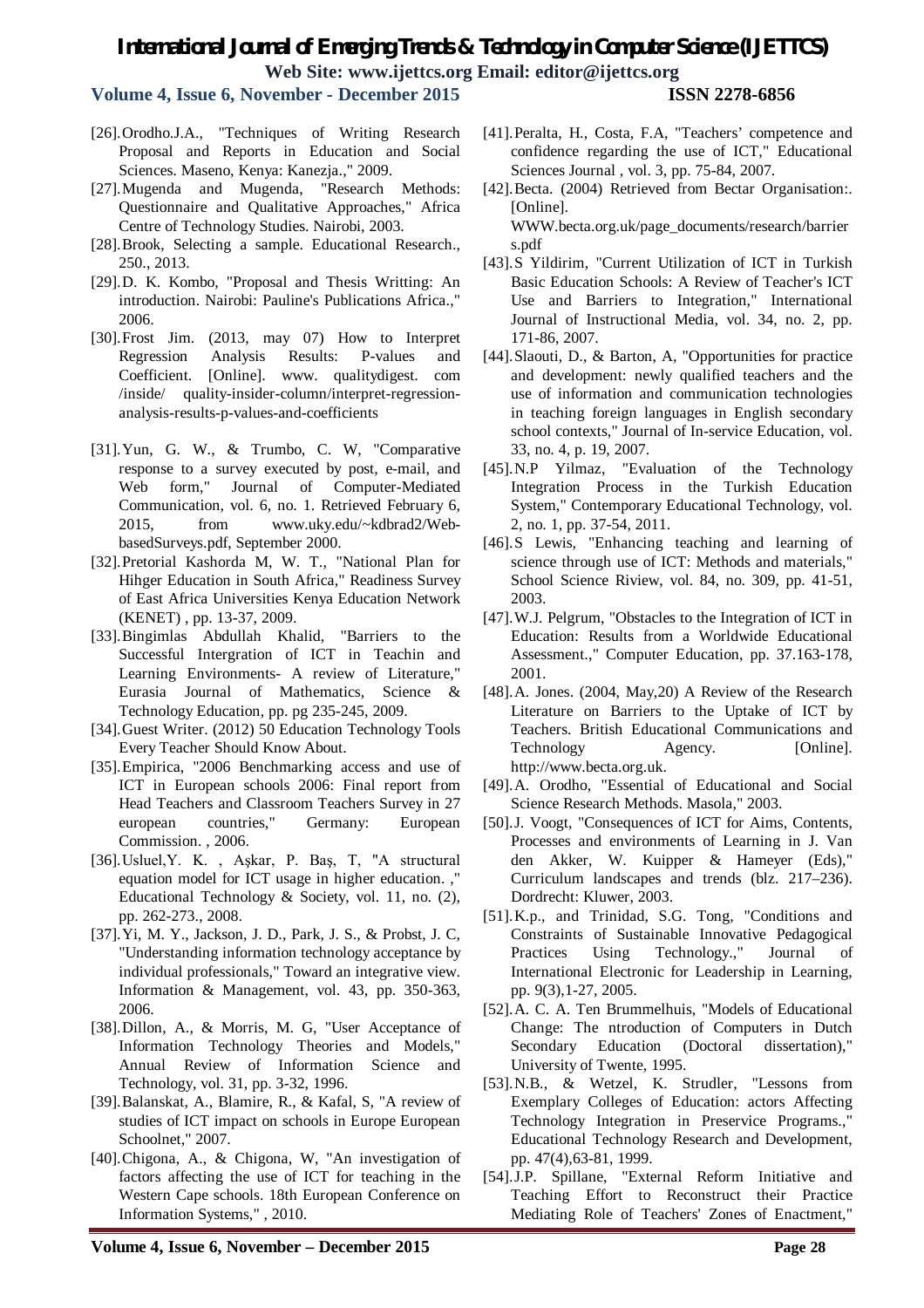**Volume 4, Issue 6, November - December 2015 ISSN 2278-6856**

Journal of Curriculum Studies, pp. 31(2),143-175, 1999.

- [55].D. Schmidt, "Technology and Teacher Education: Pre-service Teachers Can Help Make a Difference," Journal of Computing in Teacher Education, pp. 14(2),2-3, 1998.
- [56].I. G. Rosenthal, "New Teachers and Technology: Are They Prepared?," Technology and Learning, pp. 19,(8),22-24,28-29, 1999.
- [57].E. M. Rogers, Diffusion of Innovations 4th Ed. New York: The Free Press, 2003.
- [58].R. D. Parker, "Increasing Faculty Use of Technology in Teaching and Teacher Education," Journal of Technology and Teacher Education, pp. (2/7),105- 115, 1997.
- [59].NCATE. (1997) Preparing for the 21 Century Classroom. [Online]. http://www.ncate.org/accred/ptojects/tech/tech-21.htm
- [60].J., & Gerschner, V. T. Lawton, "A review of the Literature on Attitudes Towards Computers and Computerized Instruction.," Journal of Research and Development in Education, pp. 16(1),50-55, 1982.
- [61].K. & Croninger, W. R. Kortecamp, "Addressing Barriers to Technology Diffussion," ournal of Information Technology for Teacher Education, pp. 5(1/2),71-82, 1996.
- [62].A. Koohang, "A Study of Attitudes Toward Computers: Anxiety, Confidence, Linking, and Perception of Usefulness," Journal of research on Computing in Education, pp. 222,137-150, 1989.
- [63].G., Lynch, B. Kearsley, "Educational Leadership in the Age of Technology the new skills," Journal of Computing in Education, pp. 25(1,)50-61, 1992.
- [64].C., Cennamo, K. S., Ertmer, P. A. & Johnson, T. Hruskocy, "Creating a Community of Technology Users: students become technology experts for teachers and peers," Journal of Technology and Teacher Education, pp. 8,69-84, 2000.
- [65].Y. Gülbahar, "Tnology Planning: A Roadmap to Successful Technology Integration in Schools.," Journal of Computers & Education,(ARTICLE IN PRESS). , 2005.
- [66].M. Fullan, "Successful School Improvement: The Implementation Perspective and Beyond," Philadelphia, USA, 1992.
- [67].M. Evans, "Open Windows: Becoming an e-learning School College for School Leadership (NCSL)," 2002.
- [68].P., Addison, P., Lane, M., Ross, E. & Woods, D. Ertmer, "Examining Teachers' Beliefs about the Role of Technology in the Elementary Classroom.," Journal of Research on Computing in Education, pp. 32,(1)pp. 54-72, 1999.
- [69].[69] J. Efaw. (2005) EDUCAUSE QUARTERLY  $28(4)$ . [Online]. http://connect.educause.edu/Library/EDUCAUSE+Qu arterly/NoTeacherLeftBehindHowtoT/39946
- [70].M., & Meelissen, M. Drent, "Which Factors Obstruct or Stimulate," Journal of Computers & Education, p. (Article in Press), 2007.
- [71].J. O. Dooling, "What Students Want to Learn about Computers.," Education Leadership, pp. 53, 20-24, 2000.
- [72].K Brownell, "Technology in Teacher Education: Where Are We and Where Do We Go From Here? ," Journal of Technology and Teacher Education, pp. (2/3),117-138, 1997.
- [73].W. Bennis, "Why leaders can't lead:," Jossey-Bass, 1990.
- [74].Barker.P, "Using intranets to support teaching and learning.," Innovations in Education and Training International, pp. 36(1),3-10, 1999.
- [75].U Bangkok. (2004) ICT in Education. [Online]. http://www.unescobkk.org/index.php?id=1793
- [76].S.N Almusalam, "Factors related to the use of computer technologies for professional tasks by business and administration teachers at Saudi technical colleges," ProQuest Digital Dissertations (UNI No AAT 3011019), 2001.
- [77].Almanac, World Book of Facts , Students Per Computer in U.S. Public Schools. New York: World Almanac Books., 2002.
- [78].A Albirini, "Teachers' attitude Towards Information and Communication Technologies," Journal of Computer & Education, pp. 47,373-398, 2006.
- [79].Baylor, A. L., & Ritchie, D., "What factors facilitate teacher skill, teacher morale, and perceived student learning in Technology?," Computers & Education, pp. 39,395-414, 2002.
- [80].Harrison, A. W. & Rainer, R. K., "The Influence of Individual Differences on Skill in End-User Computing.," Journal of Management Information Systems, pp. 9(1),93-111, 1992.
- [81].Flanagan, L. and Jacobsen, M., "Technology Leadership for the Twenty-first Century Principal.," ournal of Educational Administration, pp. 41(2),124- 142, 2003.
- [82].Dias, L.B., & Atkinson, S. (2001) Where Do Teachers Stand? International Electronic Journal for Leadership in Learning. [Online]. http://www.ucalgary.ca/~iejll/volume5/dias.html
- [83]. Anderson R.E et. al., "School Technology Leadership Incidence and Impact," California, Irvine., 2000.
- [84].Grabe, M., & Grabe, C., "Integrating Technology for Meaningful Learning," USA, 2001.
- [85].Knezek, G. & Christensen, R., "Impact of New Information Technologies in Teachers and students," Education and Information Technologies, pp. 7(4),369-376, 2002.
- [86].Richardson, J., and Schaffer, "ICT Implementation in Education: an Analysis of Implementation Strategies in Australia, Canada, Finland and Israel," Luxembourg, 2004.
- [87].Volman, M., & Van Eck, E., "Gender equity and Information Technolog in Education," The Second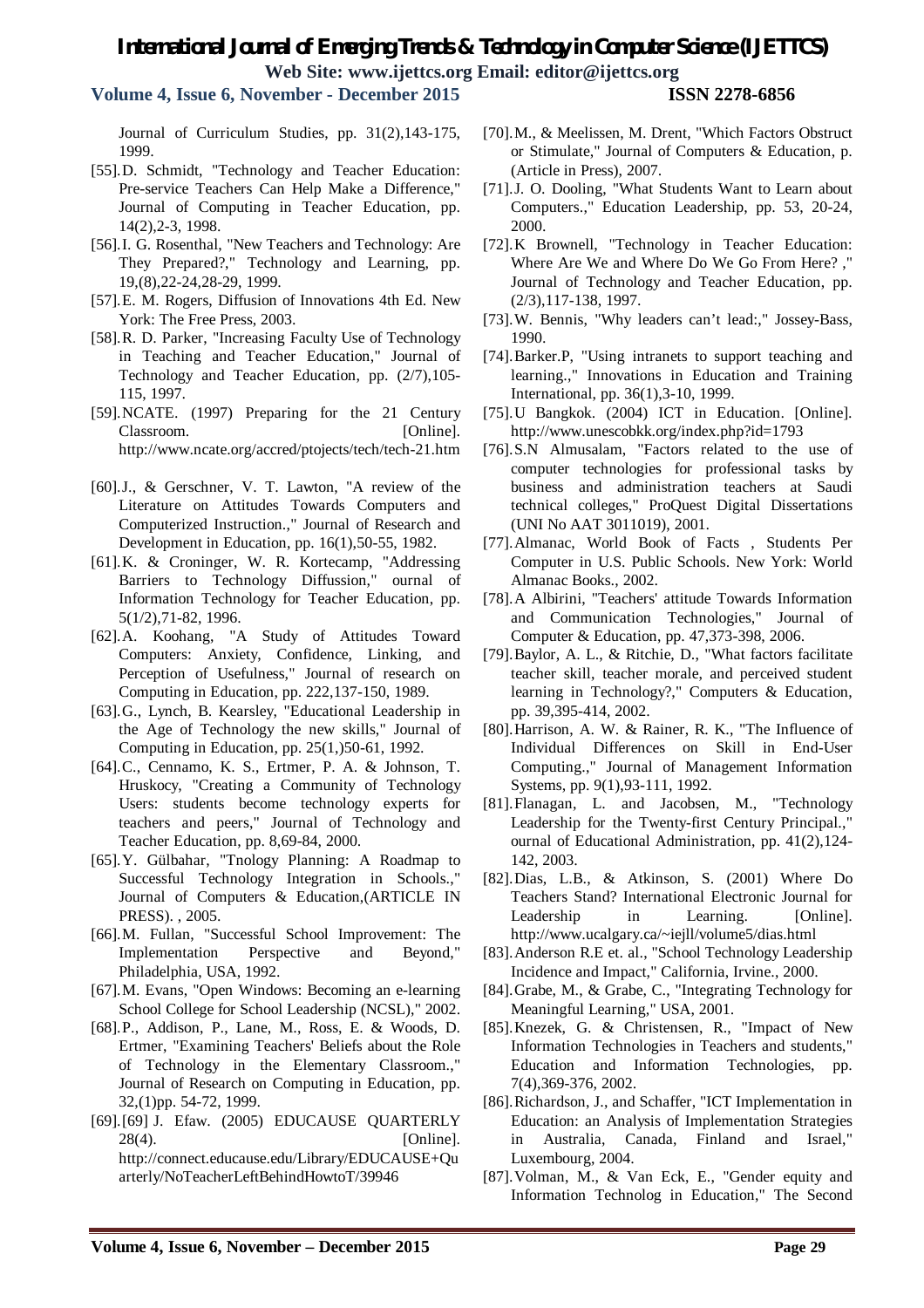**Volume 4, Issue 6, November - December 2015 ISSN 2278-6856**

Decade. Review of educational Research, pp. 71(4),613-634, 2001.

- [88].Mosteller, F., & Tukey, J. W, "Data analysis and regression Reading, MA:," 1977.
- [89].Vehovar, V.; Lozar Manfreda, K, ""Overview: Online Surveys". In Fielding, N.; Lee, R. M.; Blank, G.," The SAGE Handbook of Online Research Methods. London: SAGE., pp. pp. 177-194, 2008.
- [90].Vockell, E.L. & Asher, J.W, "Educational research. 2ndedition. ," 1995.
- [91].Bosley, C. & Moon, S., "Review of Existing Literature on the Use of Information and Communication Technology Within an Educational Context," University of Derby, 2003.
- [92].Routledge, Taylor & Francis S. Ackroyd and J. A. Hughes, Data Collection in Context., 1981.
- [93].D. W. Sweet, "ICT in non Formal education and adult education. Supporting aut of School Youth and adults. Paris: OECD.," 2007.
- [94].A. SchoolNet, "Towards a strategy on developing African teacher capabilities in the use of information and communication technology. Uganda.," 2004.
- [95].J. Ratemo, "Doing away with books in the classroom. Standard: Online Edition.," 2009.
- [96].W. Olatokum, "Gendar and National ICT Policy in East Africa. Issues, Strategies and policy Options," pp. 53-65, 2008.
- [97].F. K. Olakulehin, "Information and communication technologies in teacher training and professional development in Nigeria," Turkish Journal of Distance Education TODJE, pp. 8(1), 133-142, 2007.
- [98].S. M. Ochuodho, "ICT policy making in East Africa. Civil Society involvement in ICT policy making," pp. (pp. 68-83). Nairobi: E.A.E.P., 2004.
- [99].S. Mutula, "IT Diffusion in sub-Saharan Africa. Implication for Developing and Managing Digital Libraries," pp. 281-289., 2004.
- [100]. T. Mooij, "Design of Eductional and ICT conditions to integrate differences in learning," Contextual Learning Theory and a first transformation step in Early Education 'Computer in Human Behaviour, pp. Vol. 23, No (3), Pp: 1499- 1530., 2007.
- [101]. MOEST, "Kenya Education Sector Support Programme 2005 –2010; Delivering Quality Education and Training to all Kenyans," Nairobi, 2005.
- [102]. E.-I. MoE. (2014b) Ministry of Education. [Online].
- [103]. [103] M. Minish-Majanja, "Maping and Communication Technologies in lis Education in Africa. A Literature Review.," Education for Information, vol 21 no 2-3, pp. pp. 159-179., 2003.
- [104]. [104] M. Minish-Majanja, "Intergration of ICT in Library Information Science Education in Sub-Sahara Africa, Department of Information Science, University of South Africa, Prectorial South Africa.," 2007.

[105]. [105] C. Microsoft, 2007.

- [106]. MHEST, "ICT capacities and capabilities in secondary schools in Kenya 2009/2010. 046 Ministry of Higher Education, Science and Technology and National Council for Science and Technology," 2010.
- [107]. K., Jeffrey, L., & Kinshuk. (2014 Mac Callum, "Factors impacting teachers' adoption of mobile learning," Journal of Information Technology Education, Volume 13, p. pp 144., 2014.
- [108]. M.O.E, "National Plan for Higher Education in South Africa," 2001.
- [109]. A. Kelles-Viitanen, "The Role of ICT in Porverty Reduction," pp. pp. 82-94, 2003.
- [110]. G. Kariuki, "Growth and improvement of information communication technology in Kenya [Electronic Version].," International Journal of Education and Development using ICT, http://ijedict.dec.uwi.edu/viewarticle.php?id=6., 2009.
- [111]. Jan.H, "Using mobile technologies to develop new ways of teaching and learning.," 2009.
- [112]. M. I. Fund. (2011) MoE ICT Fund. Retrieved 07 05, 2014. [Online]. from ICT Fund: http://www.education.go.ke
- [113]. G. Farell. (2007) Survey of ICT and Education in Afriac: Kenya Country Report. [Online]. www.infodev.org/en/document.409.pdf.
- [114]. C. Communications Commission of Kenya, "Communications statistics report-Second. Nairobi: CCK.," 2009.
- [115]. B. E. Charles, "Factors influencing teachers' adoption and integration of information and communication technology into teaching. A review of the literature.," 2012.
- [116]. J. Afe, Reflections on becoming a Teacher and th Challenges of a Teacher Education. presented at Inaugural Lecturer Series 64 of the University of Benin, 2002.
- [117]. Nduati, C., & Bowman, W., "Working from the sidelines: the Kenya private sector foundation ICT board story. VIn E. F. Etta & L. Elder (Eds.). At the crossroads: ICT policy making in East Africa, (pp. 56-67)," Nairobi, 2005.
- [118]. Venkatesh, V., & Morris, M. G., "Why Don't Men Ever Stop to Ask for Directions? Gender, social influence, and their role in technology acceptance and usage behavior. MIS Quarterly.," 2000.
- [119]. Ndidde, A. L., "Uganda Report. In T.Karsenti (Ed.). The Pan African research Agenda on the on the Pendagogical Intergration on Information and Communications Technologies: Phase 1 national reporta , 55-75. Ottawa: IDRC.," 2009.
- [120]. Ndidde, A. N., Lubega, J., Babikwa, D., & Baguma, G. (2009), "Uganda report. In T. Karsenti (Ed.). The PanAfrican Research Agenda on the Pedagogical Integration of Information and Communications Technologies: Phase 1 National Reports, 55-75.,".
- [121]. Sarah, H. E., "Teachers factors Influencing Influencin Classroom Use of ICT in Sub-Saharan Africa. A Review of Literature.," 2010.